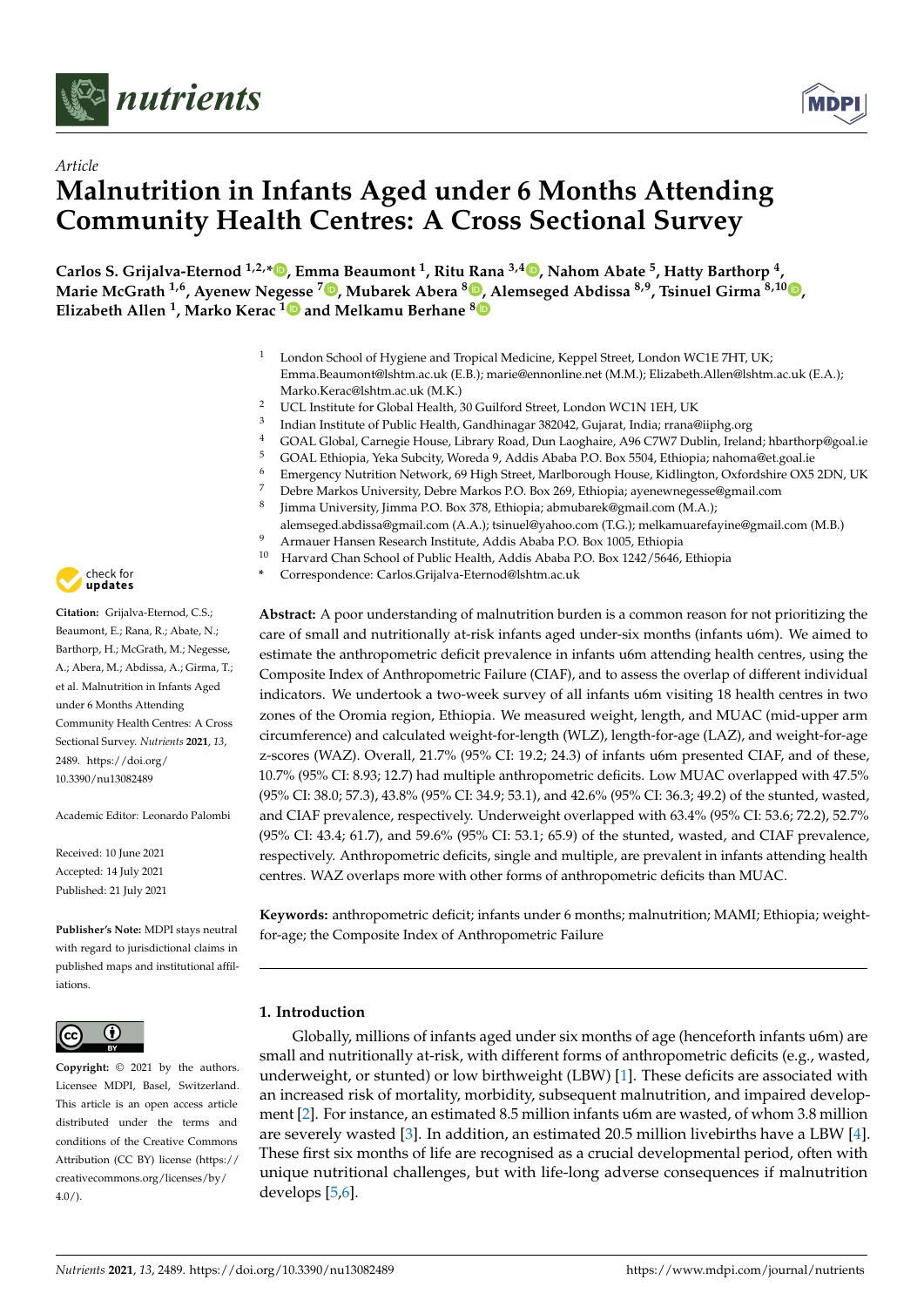Over the last 20 years, community-based management of acute malnutrition (CMAM) has positively transformed the care of malnourished children aged 6–59 months (henceforth children) by relocating the focus of care from inpatient to outpatient settings [\[7\]](#page-14-6). This relocation expanded care accessibility and promoted early identification of at-risk children, in turn improving programme coverage and impact [\[5](#page-14-4)[,8\]](#page-14-7). Despite these successes, malnourished infants u6m have been left behind [\[5\]](#page-14-4). In many settings, they are neither identified nor supported to survive and thrive as per the Every Woman Every Child's global strategy [\[5](#page-14-4)[,9\]](#page-14-8). This is despite evidence of their markedly greater risk of mortality compared with malnourished children [\[10\]](#page-14-9).

The 2013 update to the WHO guideline for the management of severe malnutrition included for the first time a section on infants u6m, which incorporated recommendations for outpatient care for clinically stable malnourished infants u6m, rather than inpatient care for all, irrespective of clinical status, as was conventionally practiced [\[11\]](#page-14-10). However, most low- and middle-income countries (LMICs), have not adopted these updated recommendations into national protocols. Reasons for this include: (i) a poor understanding of the malnutrition burden in infants u6m [\[5\]](#page-14-4); (ii) problematic admission criteria based on weight-for-length z-scores (WLZ) [\[11\]](#page-14-10) that have low reliability [\[12\]](#page-14-11) and are challenging to obtain in infants u6m, as measuring their length is difficult (more than in children), and WLZ cannot be calculated for lengths  $<$  45 cm [\[13\]](#page-14-12); (iii) infants u6m treatment needs are complex [\[5\]](#page-14-4); and (iv) the low quality evidence on the best strategies to meet those needs [\[11\]](#page-14-10).

To address the first two reasons, weight-for-age z-score (WAZ) and the mid-upper arm circumference (MUAC) have been suggested as better alternatives for identifying small and nutritionally at-risk infants u6m, but there is sparse evidence on their prognostic value in this age group. In addition, optimal cut-off values still need to be determined [\[5](#page-14-4)[,14](#page-14-13)[–16\]](#page-14-14). The growing appreciation of the frequent co-existence of different types of anthropometric deficit further complicates our understanding on the best ways to define malnutrition programme admission criteria [\[17\]](#page-14-15). Towards this, the Composite Index of Anthropometric Failure (CIAF) is an aggregated indicator for malnutrition combining the conventional indicators wasted, stunted, and underweight [\[18,](#page-14-16)[19\]](#page-14-17), but to our knowledge it has not been used to characterise malnutrition in infants u6m.

As in many other LMICs, infant malnutrition is a public health concern in Ethiopia [\[20\]](#page-14-18). Current Ministry of Health Guidelines recommend inpatient-only treatment for infants u6m, following identification using a WLZ  $<-3$  [\[21\]](#page-14-19). To inform future programme planning and research (including sample size and logistics consideration for a randomised controlled trial (RCT) we are planning in Ethiopia), we aimed to generate caseload-evidence relevant to infants u6m malnutrition. The primary objectives of this study were to assess the prevalence of different indicators of anthropometric deficit in infants u6m attending health centres (this is where small and nutritionally at-risk infants u6m would be screened and recruited into future programmes) and to describe the patterns of overlap between different forms of anthropometric deficit in infants u6m. Our secondary objective was to assess the infant feeding practices of the surveyed infants u6m.

# **2. Materials and Methods**

### *2.1. Study Site*

The study sites were in Deder woreda, East Hararge zone and in Jimma zone, Ethiopia. Though geographically separate, these are both located in the Oromia region. They were chosen because they are the sites of our future RCT. The study was implemented in 18 health centres, ten in Jimma zone and eight in Deder woreda.

Jimma zone is one of the most populous areas of the Oromia Regional State, with a population of over 3 million people. Deder woreda has a population of some 315,000 people. Both sites have a high burden of malnutrition. Their main livelihood in the area is agriculture, petty trade of cash crops such as khat and coffee, fattening of oxen, and local casual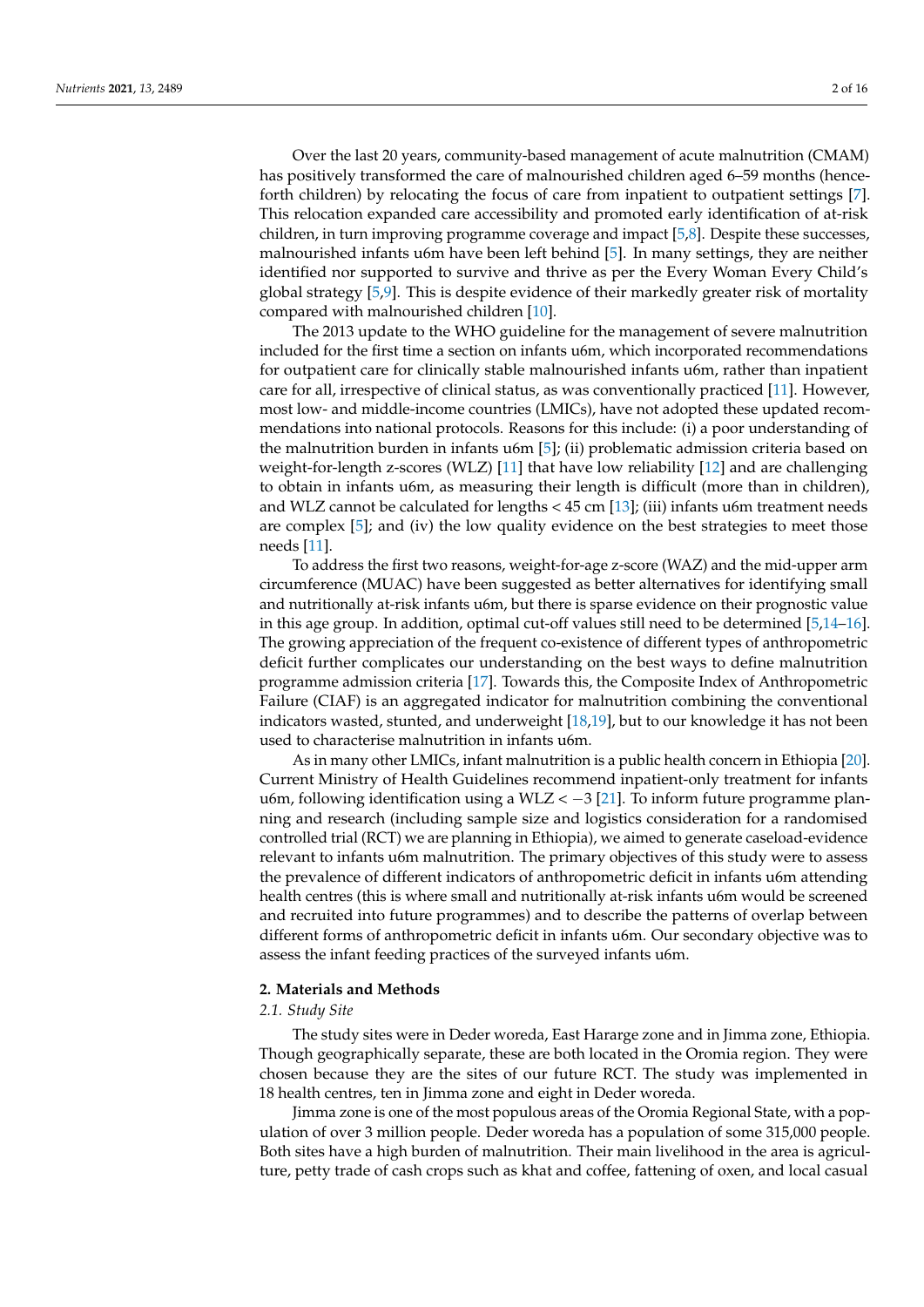labour. Jimma zone and Deder woreda have 124 and 8 health centres, respectively, each serving an average population of between 15,000 to 30,000.

## *2.2. Study Design and Population*

We undertook a health centre-based cross-sectional survey, surveying all infants u6m who attended the selected health centres for any reason over an average period of two weeks in each centre. Reasons for attendance included: being born at the health centre; immunization clinics; growth monitoring clinics; under-5 clinics (where children present with a variety of acute illnesses). We collected data from 1060 infants u6m between 12 October 2020 and 29 January 2021.

### *2.3. Sample Size Estimation*

We lacked prior information on how many infants u6m attending the health centres would have anthropometric deficits. Consequently, to estimate a sufficiently robust sample, we assumed a 50% prevalence of anthropometric deficit in infants u6m, and a 3% precision [\[22\]](#page-14-20). Using these assumptions, we estimated that we needed a sample of 1067 infants u6m, an average of 60 infants u6m per health centre. To plan for field logistics, we assumed that each health centre would have an average attendance of 30 infants u6m per week and set the average duration of data collection for each health centre to a two-week period.

### *2.4. Health Centre Selection*

In Deder woreda, we included all eight available health centres. In Jimma zone, we selected ten out of the 124 available health centres as follows: First, we undertook a register review in all 124 health centres to collect eligibility information on ease of access and patient load. We then excluded 60 health centres from which we were unable to gather complete eligibility data. We further excluded seven health centres that were difficult to access. Lastly, we ranked the remaining 57 health centres according to patient load and randomly selected ten centres from the top 50%.

# *2.5. Training of Data Collectors*

We undertook training for the teams of enumerators and supervisors, one team in Jimma zone and one in Deder woreda, to ensure consistency and a high quality of data collection. Our training included learning how to obtain anthropometric measurements (e.g., weight, length, MUAC), assess infant feeding practices, obtain economic and demographic data, use digital data gathering devices (DDGs), as well as to obtain informed consent and clinical history data. Our training also included the piloting of data collection, prior to initiating the actual survey data collection, to ensure the collection of high-quality data and to identify and correct any sources of data collection errors. During the pilot, we also assessed field challenges of the survey tool for final editing.

### *2.6. Data and Measurements*

All data were collected using an electronic questionnaire designed using the REDCap (Research Electronic Data Capture) project system [\(https://redcap.am.lshtm.ac.uk/redcap/](https://redcap.am.lshtm.ac.uk/redcap/) accessed on 14 May 2021).

At the household level, we obtained information about the sex and formal education of the household head, household size, number of dependent children aged < 18 years. From mothers or primary caregivers, we obtained information on age, formal education, and religion.

From all infants u6m, we obtained sex and date of birth data. We asked mothers/caregivers to recall their infants' age in weeks. We asked whether the infant was born singleton or was a twin or a triplet; the infant's birth order; how many siblings aged < 18 years they have, and whether any of them had died recently. We collected data on infants' feeding practices in the past 24 h. We asked about current and past breastfeeding and whether they received any liquids, i.e., water, milk, juice, broth, runny porridge, yo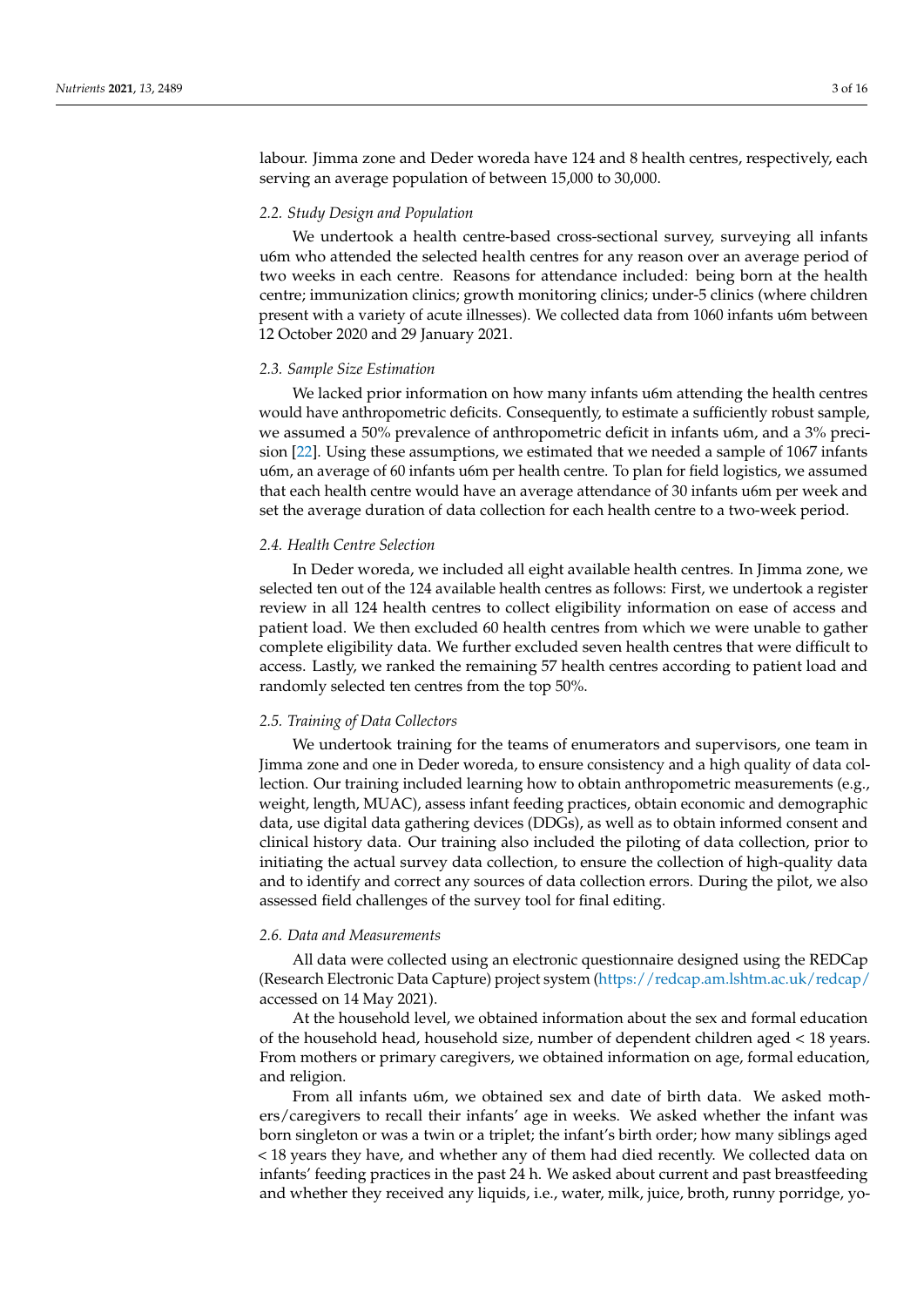ghurt, or other liquids apart from those mentioned. We asked whether they were fed using a bottle and whether they received any solid, semi-solid, or soft foods [\[23\]](#page-14-21).

We measured weight with the infant undressed using a digital weight scale (Seca 354) to the nearest 5 g if weighing < 10 kg, or to the nearest 10 g if weighing  $\geq 10$  kg. We measured length using a UNICEF length/height board (infant/child/adult) to the nearest completed 0.1 cm. We measured knee–heel length, from the heel to the upper part of the distal femur (knee), using a digital Vernier calliper (Sealey AK9623EV) to the nearest completed 0.1 cm. We measured MUAC using UNICEF MUAC tapes to the nearest completed 0.1 cm. We measured head circumference using standard anthropometric tapes to the nearest completed 0.1 cm. We obtained subscapular and triceps skinfolds using a Harpenden skinfold calliper to the nearest completed 0.2 mm.

We collected all anthropometric measurements in pairs, as per WHO Child Growth Standards protocols [\[24\]](#page-14-22). In brief, for each anthropometric measurement, two enumerators independently took one measurement. If the difference between these two measurements exceeded the pre-set maximum allowed difference (see Appendix [A](#page-13-0) Table [A1\)](#page-13-1), each enumerator took a second measurement, and we excluded the first pair of measurements. If the difference for their second pair of measurements also exceeded the allowed difference, they each took a third measurement, and we excluded the first two pairs of measurements. If the difference in their third pair of measurements exceeded the allowed difference, no further measurements were taken, and we excluded all three pairs of measurements.

### *2.7. Data Handling and Analysis*

We handled and analysed data using Stata (StataCorp. 2019. Stata Statistical Software: Release 16. College Station, TX, USA: StataCorp LLC).

We estimated infant's age in weeks as the difference between the survey's date and the infant's date of birth divided by seven. For infants whose date of birth was not available, we used maternal recalled age. We grouped infants by age, in 5-week brackets.

We identified infants as being exclusively breastfed if their mothers or primary caregivers reported in their 24 h recall to having breastfed the infants but answered no to all questions regarding any liquid intake, bottle feeding or feeding the infant with solid, semi-solid, or soft foods.

We calculated the mean value for each of the anthropometric measurements using the pair of measurements that did not exceed the allowed difference. We used weight, length, and age data to estimate the anthropometric indices weight-for-age, length-for-age, and weight-for-length z-scores (WAZ, LAZ, and WLZ, respectively) based on the 2006 WHO Child Growth Standards [\[13\]](#page-14-12), using the *zanthro* Stata command [\[25\]](#page-14-23). We marked anthropometric indices as outliers using the 2006 WHO recommendations [\[26\]](#page-15-0), i.e., if they were  $>5$  or  $<-6$ ,  $>6$  or  $<-6$ , and  $>5$  or  $<-5$  for WAZ, LAZ, and WLZ values, respectively.

We defined underweight, stunted, and wasted as WAZ, LAZ, and WLZ  $<-2$ , respectively. We used CIAF to assess overall malnutrition prevalence in infants u6m [\[18\]](#page-14-16). We defined CIAF as all infants u6m that were either underweight, stunted, or wasted and we generated the following subcategories: wasted only; wasted and underweight; wasted, stunted and underweight; stunted and underweight; stunted only; and underweight only [\[18\]](#page-14-16). We defined the Composite Index of Severe Anthropometric Failure (CISAF) as all infants u6m that were severely underweight, stunted, or wasted, as defined by a WAZ, LAZ, or WLZ <  $-3$ , respectively [\[27\]](#page-15-1).

To explore the overlap between MUAC and CIAF in infants, we explored the use of different thresholds to define low MUAC: MUAC < 11.5 cm; MUAC < 11.0 cm if aged < 6 weeks and <11.5 thereafter; MUAC < 11.0 cm if aged < 7 weeks and <11.5 thereafter; MUAC  $< 11.0$  cm if aged  $< 13$  weeks and  $< 11.5$  thereafter; MUAC  $< 11.0$  cm if aged < 17 weeks and <11.5 thereafter; MUAC < 11.0 cm; and MUAC < 10.5 cm. These thresholds were chosen to match those in past/present use in older children; and the age thresholds to match timings of immunization clinic visits when future programmes would use MUAC for the identification of at-risk infants u6m.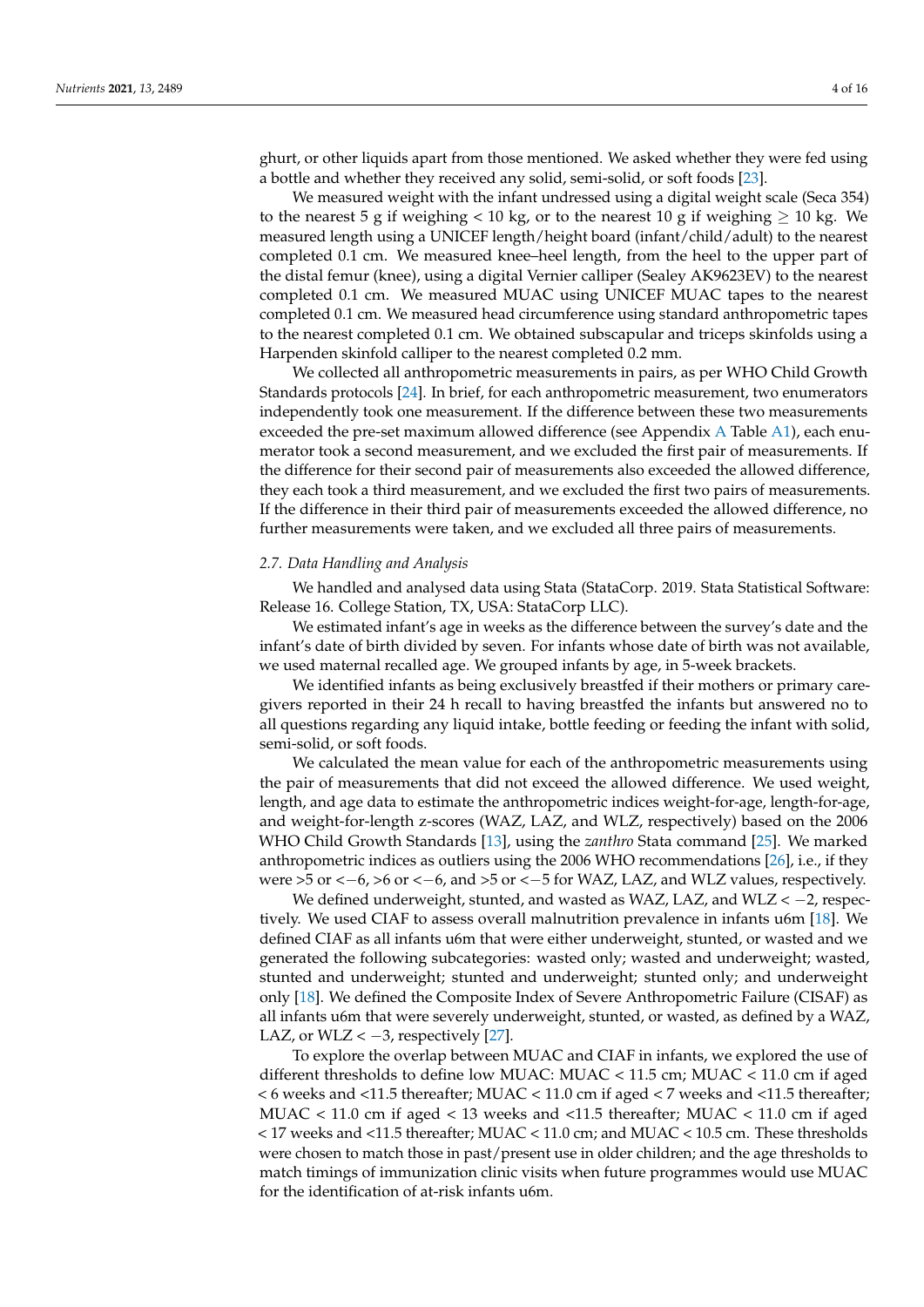For the analysis, we excluded infants u6m for which we could not estimate all anthropometric indices as they had weight or length missing, or their lengths were <45 cm, or if one or more of their anthropometric indices were marked as outliers. In addition, we excluded infants from the assessment of overlap between different anthropometric indicators if they presented with oedema.

We estimated means or proportions, along with the 95% confidence intervals (95% CI), for all variables. We compared basic characteristics between Jimma and Deder using *t*-test and z-test with the *lincom* Stata command. To determine the prevalence of different anthropometric deficits in infants, we estimated summary statistics for all anthropometric variables using the *svy* Stata commands that account for the survey design.

### **3. Results 3. Results**

# *3.1. Participants Flow 3.1. Participants Flow*

Figure [1](#page-4-0) shows the survey's participants flow. Of the infants u6m whose mothers or Figure 1 shows the survey's participants flow. Of the infants u6m whose mothers or primary caregivers agreed to participate, a total of 2.17% (95% CI: 1.45; 3.25) had either primary caregivers agreed to participate, a total of 2.17% (95% CI: 1.45; 3.25) had either missing weight or length data, their WLZ could not be estimated because their lengths missing weight or length data, their WLZ could not be estimated because their lengths were <45 cm, or had any of the anthropometric indices WLZ, WAZ, or LAZ identified as were <45 cm, or had any of the anthropometric indices WLZ, WAZ, or LAZ identified as outliers. outliers.

<span id="page-4-0"></span>

**Figure 1. Figure 1.**  Study participants' flow chart. Study participants' flow chart.

### *3.2. Sample Characteristics*

Key household and caregiver characteristics of 1037 surveyed infants u6m with complete anthropometric information are presented in Table [1.](#page-5-0) Overall, most households were male-headed and comprised of an average of five members, three of whom were children or adolescents aged <18 years. The infants' primary caregiver was most often the mother, who was on average in her mid-twenties. Levels of formal education were low: 34% of household heads and 41% of mothers/primary caregivers had no formal education. The infants' male:female sex ratio was 1.24:1. They were on average 13 weeks of age, and most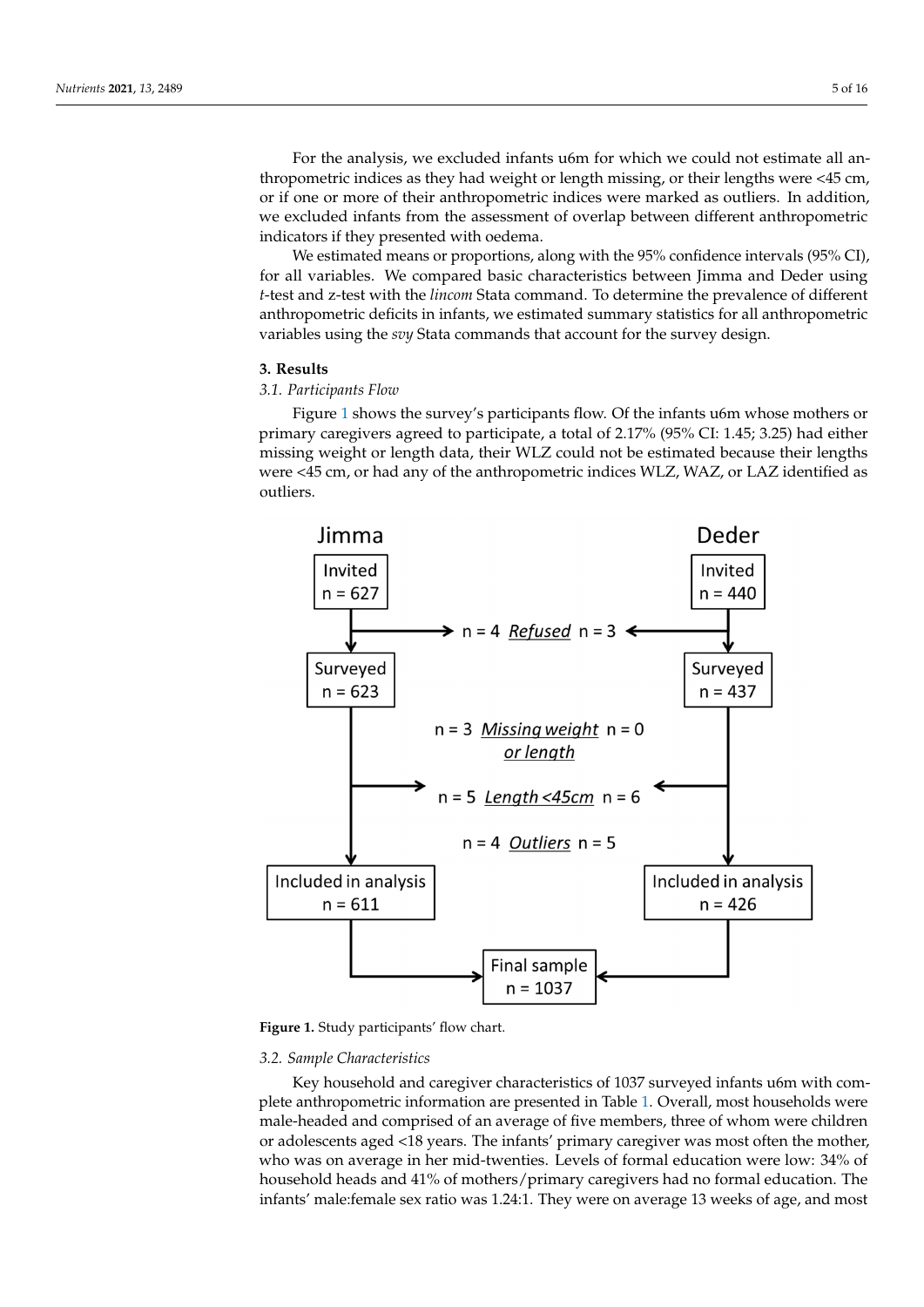were singleton births. Mean WAZ, LAZ, and WLZ were all below the 2016 WHO Child Growth Standards median. We found seven infants u6m who presented with oedema: these were excluded from subsequent anthropometric deficits assessment.

**Table 1.** Characteristics of the 1037 surveyed infants under six months of age.

<span id="page-5-0"></span>

|                                                                  | Mean Or %    | 95% CI                   |
|------------------------------------------------------------------|--------------|--------------------------|
| <b>Household Characteristics</b>                                 |              |                          |
| Household members                                                | 5.4          | 5.3; 5.6                 |
| Household children aged <18 years                                | 3.2          | 3.1; 3.3                 |
| Household head is male (%)                                       | 98.9         | 98.1; 99.4               |
| Household head formal education                                  |              |                          |
| No education $(\%)$                                              | 33.9         | 31.0; 36.9               |
| Grade 1-8 (%)                                                    | 45.5         | 42.4; 48.6               |
| Grade 9-12 (%)                                                   | 14.0<br>0.60 | 11.9; 16.3<br>0.30; 1.40 |
| Technical and Vocational Education (%)<br>College/University (%) | 6.10         | 4.70; 7.70               |
| Mother/Caregiver Characteristics                                 |              |                          |
|                                                                  |              |                          |
| Mother as main caregiver $(\%)$                                  | 99.2         | 98.5; 99.6               |
| Grandparent help in infant care (%)                              | 35.8<br>25.9 | 32.9; 38.7               |
| Mother/Caregiver age (years)<br>Mother/Caregiver is married (%)  | 98.8         | 25.6; 26.2<br>98.0; 99.3 |
| Mother/Caregiver age at marriage (years)                         | 17.5         | 17.3; 17.6               |
| Time married (years)                                             | 8.45         | 8.10; 8.79               |
| Mother/Caregiver formal education                                |              |                          |
| No education (%)                                                 | 40.9         | 37.9; 43.9               |
| Grade 1-8 (%)                                                    | 45.8         | 42.8; 48.9               |
| Grade 9–12 (%)                                                   | 9.16         | 7.55; 11.1               |
| Technical and Vocational Education (%)                           | 1.25         | 0.73; 2.15               |
| College/University (%)                                           | 2.89         | 2.03; 4.11               |
| Mother/Caregiver religion                                        |              |                          |
| Muslim $(\%)$                                                    | 94.2         | 92.6; 95.5               |
| Orthodox Christian (%)                                           | 4.60         | 3.50; 6.10               |
| Protestant (%)                                                   | 1.10         | 0.60; 1.90               |
| Refused to answer $(\%)$                                         | 0.10         | 0.00; 0.70               |
| <b>Infant Characteristics</b>                                    |              |                          |
| Infant's age (weeks)                                             | 13.4         | 13.0; 13.8               |
| Infant is male $(\%)$                                            | 55.4         | 52.3; 58.4               |
| Infant is singleton $(\%)$                                       | 98.6         | 97.6; 99.1               |
| Siblings aged <18 years                                          | 2.2          | 2.0; 2.3                 |
| Infant's birth order                                             |              |                          |
| 1st $(\% )$                                                      | 25.0         | 22.4; 27.7               |
| 2nd $(\%)$                                                       | 20.6         | 18.3; 23.2               |
| 3rd $(\%)$                                                       | 15.0         | 13.0; 17.4               |
| 4th $(\% )$                                                      | 12.3         | 10.4; 14.4               |
| 5th (%)                                                          | 11.3         | 9.49; 13.4               |
| $6th+(%)$                                                        | 15.8         | 13.7; 18.2               |
| Recent death of sibling $(\%)$                                   | 14.9         | 12.8; 17.2               |
| Infant feeding                                                   |              |                          |
| Infant ever breastfed (%)                                        | 98.9         | 98.1; 99.4               |
| Infant received breastmilk as first food (%)                     | 96.1         | 94.7; 97.1               |
| Infant was breastfed in the past 24 h $(\%)$                     | 94.1         | 92.5; 95.4               |
| Breastfeeding frequency in past 24 h (times)                     | 10.4         | 10.3; 10.6               |
| Infant exclusively breastfed (%)                                 | 48.9         | 45.9; 51.9               |
| Infant was bottle-fed (%)                                        | 15.2         | 13.2; 17.6               |
| Infant fed any solid, semi-solid or soft foods (%)               | 2.03         | 1.32; 3.09               |
| Infant anthropometry                                             |              |                          |
| Bilateral pitting oedema (%)                                     | 0.68         | 0.32; 1.41               |
| Weight (kg)                                                      | 5.62         | 5.55; 5.70               |
| Length (cm)                                                      | 59.6         | 59.4; 59.9               |
| Mid-upper arm circumference (cm)                                 | 12.4         | 12.4; 12.5               |
| Triceps skinfold (mm)                                            | 7.7          | 7.6; 7.8                 |
| Subscapular skinfold (mm)                                        | 6.8          | 6.7; 6.9                 |
| Head circumference (cm)                                          | 40.4         | 40.2; 40.5               |
| Knee-to-heel length (mm)                                         | 148          | 147; 149                 |
| Weight-for-age z-score                                           | $-0.65$      | $-0.72; -0.57$           |
| Length-for-age z-score                                           | $-0.35$      | $-0.43; -0.26$           |
| Weight-for-length z-score                                        | $-0.47$      | $-0.55; -0.40$           |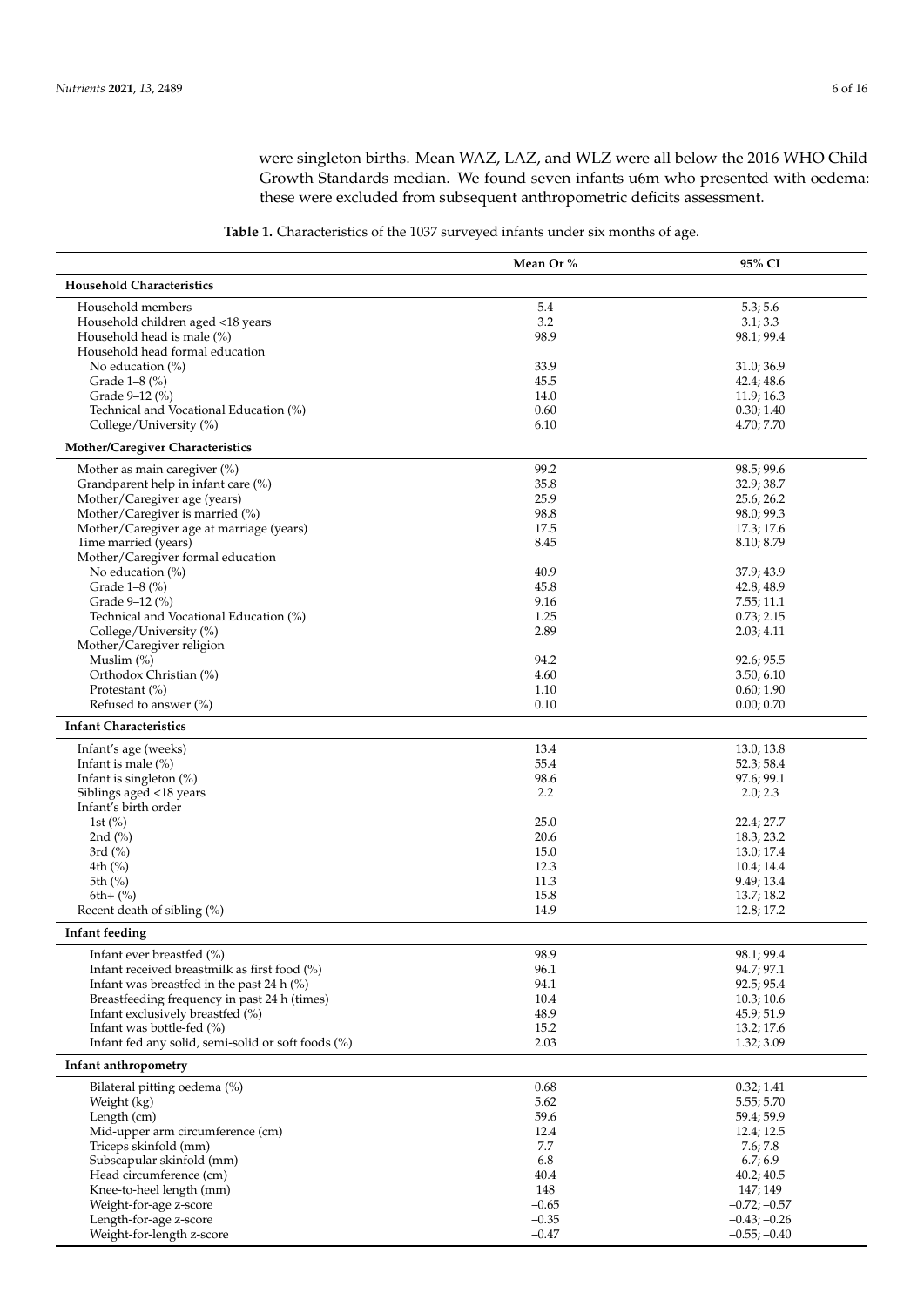We found differences in some of the above-mentioned characteristics between the Jimma and Deder sites: these are presented in Supplementary Table S1. The main difference was that infants u6m in Deder presented with significantly worse nutritional status, as evidenced by greater underweight, wasted, and stunted prevalences.

### *3.3. Infant Feeding Practices*

A summary of key infant feeding practices is also presented in Table [1.](#page-5-0) Reported breastfeeding was almost universal with over 98% of mothers reporting that infants u6m had ever been breastfed, 96% receiving breastmilk as the first food after birth, and 95% breastfed in the past 24 h. Almost half of the infants u6m were reported to be exclusively breastfed at the time of assessment and about 15% were bottle-fed. Only 2% were reported to have initiated consumption of any solid, semi-solid, or soft foods.

> In Figure [2](#page-6-0) we showed the age-smoothed proportion of infants u6m that were exclusively breastfed, were fed different liquids, or were bottle-fed. Median duration of exclusive breastfeeding was 10.6 weeks; and by the age of 16.7 weeks, half of the infants u6m were being given water. were being given water.

<span id="page-6-0"></span>

**Figure 2.** Age-smoothed proportion of exclusively breastfed infants aged under six months. The figure also presents age-smoothed proportions of bottle feeding and the consumption of water, milk and other liquids (other than water, milk, juice, broth, runny porridge, or yoghurt).

# *3.4. Prevalence of Anthropometric Deficit 3.4. Prevalence of Anthropometric Deficit*

Table 2 presents the prevalence of anthropometric deficits in infants u6m, overall and Table [2](#page-7-0) presents the prevalence of anthropometric deficits in infants u6m, overall and by age categories. We observed that over one in five infants u6m had some form of anthropometric deficit, as indexed by CIAF, and over 4% had a severe anthropometric deficit, as indexed by CISAF. Multiple anthropometric deficits (i.e., wasted and underweight; stunted and underweight; and wasted, stunted, and underweight) affected 10.7% of infants u6m (95% CI: 8.93; 12.7). We did not observe any marked age-dependent variability in the in the prevalence of infants u6m wasted, stunted, underweight, CIAF, or CISAF. prevalence of infants u6m wasted, stunted, underweight, CIAF, or CISAF.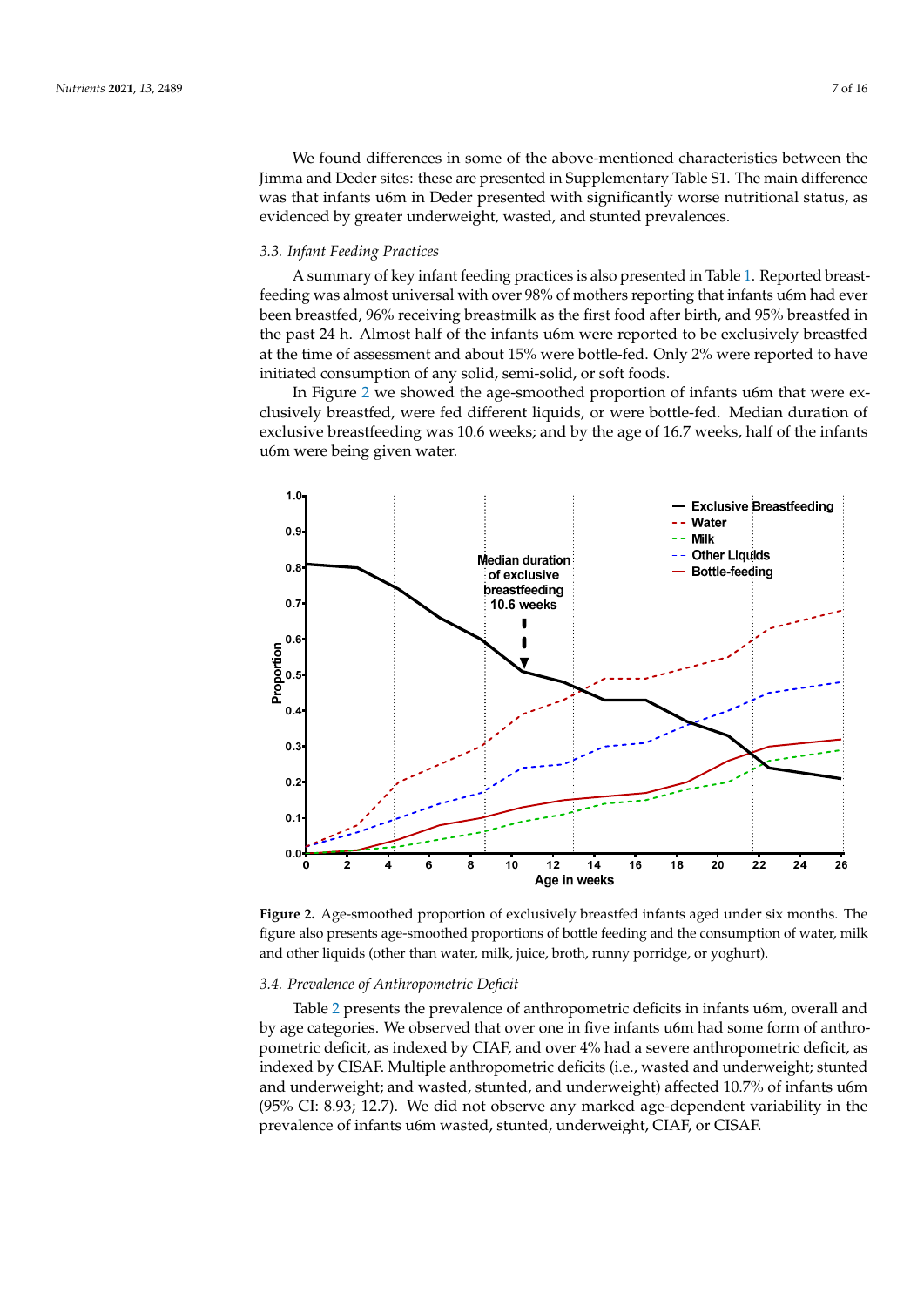|                                    |      | All<br>$n = 1030$ |                          | 0-5 Weeks<br>$n = 93$ |                          | 6-10 Weeks<br>$n = 268$  |                          | 11-15 Weeks<br>$n = 285$ |                          | 16-20 Weeks<br>$n = 243$ |                          | 20-25 Weeks<br>$n = 141$ |
|------------------------------------|------|-------------------|--------------------------|-----------------------|--------------------------|--------------------------|--------------------------|--------------------------|--------------------------|--------------------------|--------------------------|--------------------------|
| Anthropometric<br>Indicator        | $\%$ | 95% CI            | $\%$                     | 95% CI                | $\%$                     | 95% CI                   | $\%$                     | 95% CI                   | $\%$                     | 95% CI                   | $\%$                     | 95% CI                   |
| Wasted                             | 10.9 | 9.11; 12.9        | 12.9                     | 7.47; 21.4            | 8.21                     | 5.46; 12.2               | 10.2                     | 7.16; 14.3               | 12.8                     | 9.11; 17.6               | 12.8                     | 8.19; 19.4               |
| Severely wasted                    | 2.43 | 1.64; 3.57        | $\qquad \qquad -$        |                       | $\qquad \qquad -$        |                          | $\qquad \qquad -$        |                          | $\overline{\phantom{m}}$ |                          | $\overline{\phantom{m}}$ |                          |
| Stunted                            | 9.81 | 8.13; 11.8        | 7.53                     | 3.63; 15.0            | 9.70                     | 6.69; 13.9               | 9.12                     | 6.28; 13.1               | 10.7                     | 7.38; 15.3               | 11.4                     | 7.07; 17.7               |
| Severely stunted                   | 3.47 | 2.51; 4.78        | $\overline{\phantom{0}}$ |                       | $\overline{\phantom{m}}$ | $\qquad \qquad$          | $\overline{\phantom{0}}$ |                          | $\overline{\phantom{m}}$ | $\overline{\phantom{0}}$ | $\overline{\phantom{a}}$ |                          |
| Underweight                        | 12.9 | 11.0; 15.1        | 7.53                     | 3.63; 15.0            | 13.8                     | 10.2; 18.5               | 10.5                     | 7.45; 14.7               | 16.5                     | 12.3; 21.7               | 13.5                     | 8.76; 20.2               |
| Severely underweight               | 4.56 | 3.44; 6.02        | $\overline{\phantom{m}}$ |                       | $\overline{\phantom{a}}$ | $\qquad \qquad$          | $\overline{\phantom{m}}$ | $\qquad \qquad$          |                          | $\overline{\phantom{0}}$ | $\overline{\phantom{m}}$ | $\qquad \qquad$          |
| <b>CIAF</b>                        | 21.7 | 19.2; 24.3        | 19.4                     | 12.5; 28.7            | 21.3                     | 16.8; 26.6               | 20.4                     | 16.1; 25.4               | 24.3                     | 19.3; 30.1               | 22.0                     | 15.9; 29.6               |
| No CIAF                            | 78.4 | 75.7; 80.8        | 80.7                     | 71.3; 87.5            | 78.7                     | 73.4; 83.2               | 79.7                     | 74.6; 83.9               | 75.7                     | 69.9; 80.7               | 78.0                     | 70.4; 84.1               |
| CIAF categories                    |      |                   |                          |                       |                          |                          |                          |                          |                          |                          |                          |                          |
| Wasted only                        | 5.15 | 3.95; 6.68        | $\qquad \qquad -$        |                       |                          |                          |                          |                          |                          |                          |                          |                          |
| Wasted and                         | 4.47 | 3.36; 5.91        | $\overline{\phantom{a}}$ |                       |                          |                          |                          |                          |                          |                          |                          |                          |
| Underweight                        |      |                   |                          |                       |                          |                          |                          |                          |                          |                          |                          |                          |
| Wasted, Stunted and<br>Underweight | 1.26 | 0.73; 2.16        | $\qquad \qquad$          |                       |                          |                          |                          |                          |                          |                          |                          |                          |
| Stunted and                        |      |                   |                          |                       |                          |                          |                          |                          |                          |                          |                          |                          |
| Underweight                        | 4.95 | 3.78; 6.46        | $\overline{\phantom{0}}$ |                       |                          |                          |                          |                          |                          |                          |                          |                          |
| Stunted only                       | 3.59 | 2.61; 4.92        | $\overline{\phantom{0}}$ |                       | $\qquad \qquad$          | -                        | $\overline{\phantom{0}}$ | $\qquad \qquad =$        |                          | $\overline{\phantom{0}}$ |                          |                          |
| Underweight only                   | 2.23 | 1.49; 3.34        | $\qquad \qquad -$        |                       | $\qquad \qquad =$        | $\overline{\phantom{0}}$ | $\overline{\phantom{0}}$ | $\overline{\phantom{0}}$ | $\equiv$                 | $\equiv$                 |                          |                          |
| <b>CISAF</b>                       | 4.27 | 3.19; 5.69        | 1.08                     | 0.15; 7.25            | 4.85                     | 2.84; 8.18               | 5.61                     | 3.47; 8.97               | 5.35                     | 3.13; 9.00               | 0.71                     | 0.10; 4.87               |

**Table 2.** Proportion of infants aged under six months with different indicators of anthropometric deficit.

<span id="page-7-0"></span>CIAF: Composite Index of Anthropometric Failure. CISAF: Composite Index of Severe Anthropometric Failure. Underweight, stunted and wasted was defined as weight-for-age (WAZ), length-for-age (LAZ) and weight-for-length (WLZ) z-scores < −2, respectively. Severe underweight, stunted and wasted was defined as WAZ, LAZ and WLZ < -3, respectively. CIAF are all infants u6m that were either underweight, stunted or wasted. CISAF are all infants u6m that were either severely underweight, stunted or wasted.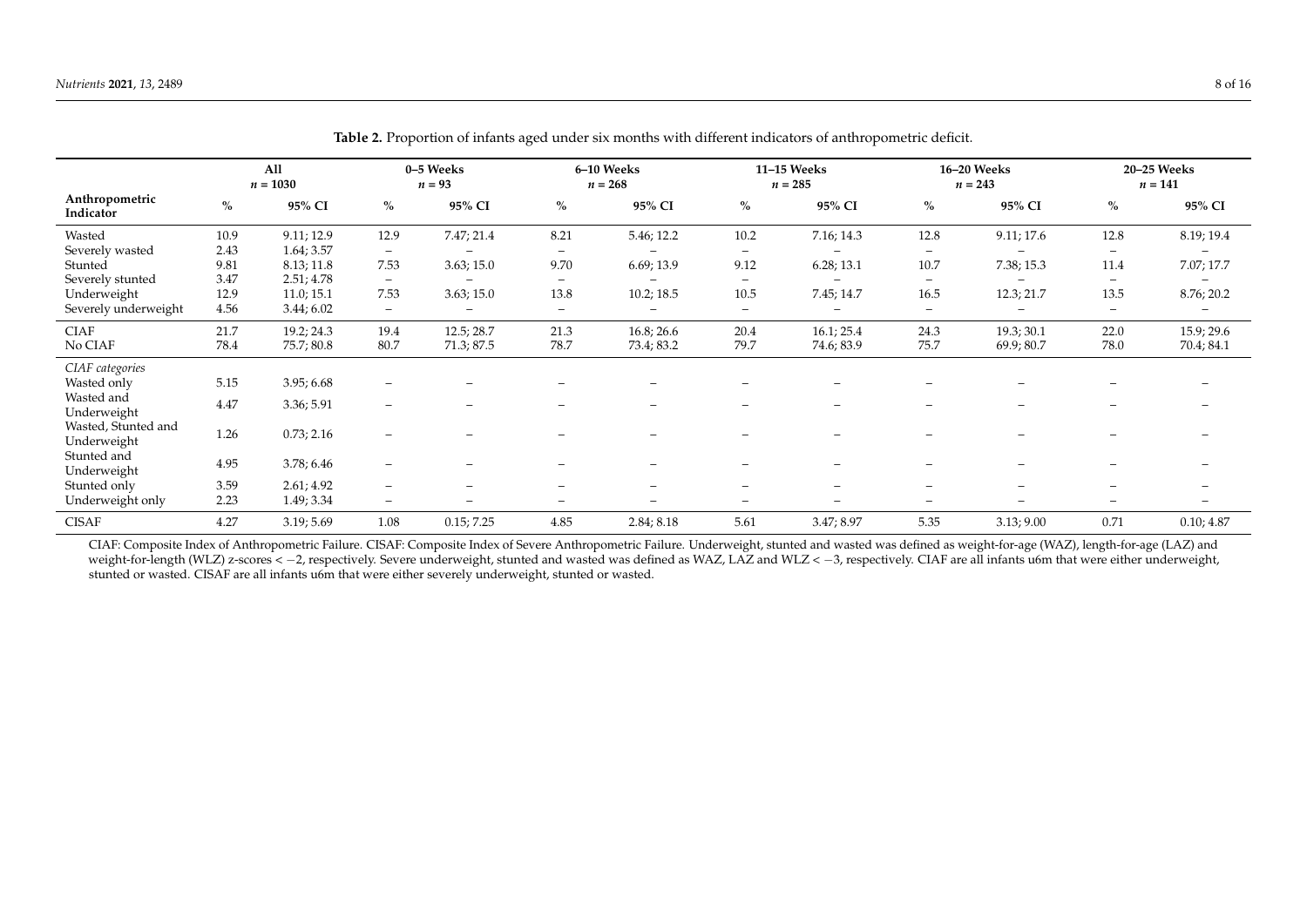# *3.5. Prevalence of Low MUAC*

Table 3 shows the prevalence of low MUAC using different thresholds. According to the threshold used, we found that overall low MUAC prevalence ranged from 6.71% to 19.1%. We also observed large age-dependent variations: low MUAC was very common in the youngest age groups and decreased sharply in older infants. Underweight, stunted and wasted was defined as weight-for-age (WAZ), length-for-age (LAZ), and weight-for-length (WLZ) z-scores < -2, respectively. Severe underweight, stunted, and wasted were defined as WAZ, LAZ, and WLZ < -3, respectively. CIAF are all infants u6m that were either underweight, stunted, or wasted. CISAF are all infants u6m that were either severely underweight*,* stunted or wasted.

#### *3.6. Overlap of Low MUAC and Underweight with Different Anthropometric Deficits* threshold < 11.0 cm if aged <6 weeks and <11.5 thereafter, is shown in Figure 3. Joerlap of Low MUAC and Underweight with Different Anthropometric Deficits

In Table 4, we show the proportion of underweight, wasted, stunted, CIAF, and CISAF infants that would be identified by different MUAC thresholds or by underweight if that were used as a sole criterion for the identification of small and nutritionally at-risk infants u6m. Higher MUAC thresholds identify greater proportions of the different definitions of anthropometric deficit. However, they also identified greater proportions of infants u6m that had no anthropometric deficits, as indexed by CIAF. On comparing different MUAC thresholds and underweight for identifying CIAF and CISAF, we observed that underweight identified larger proportions of CIAF and CISAF infants u6m than any MUAC threshold. A visual representation of the overlap, in two different age groups, between the wasted, stunted, and underweight and low MUAC indicators, using a MUAC threshold  $<\,$ 11.0 cm if aged <6 weeks and <11.5 thereafter, is shown in Figure [3.](#page-8-0)

<span id="page-8-0"></span>

**Figure 3.** A Venn-diagram showing the overlap of different malnutrition indicators in two age groups. **Figure 3.** A Venn-diagram showing the overlap of different malnutrition indicators in two age groups.

Supplementary Tables S2 and S3 also cross-tabulate MUAC data with CIAF and CIAF categories. The overlap between different MUAC thresholds and CIAF is again observed to be strongly influenced by the infant's age and how inclusive the MUAC threshold is. For the youngest infants (aged 0–5 weeks), the least inclusive MUAC threshold we examined (<10.5 cm) overlaps with 61% of other forms of CIAF, but also with 40% of infants with no other anthropometric deficits. The most inclusive MUAC threshold (<11.5 cm) overlaps with most (89%) but not all other forms of CIAF, but also with 80% of infants with no other anthropometric deficits. As the age of the infant increases, this proportion of MUAC-identified infants u6m with no CIAF is reduced (to 0% at ages 11–15 weeks), but the overlap with CIAF also decreases. Underweight has a more consistent pattern of overlapping with 39% of all forms of CIAF at age 0–5weeks; with 65% at ages 6–10 weeks; with 52% at ages 11–15 weeks; with 68% at 16–20 weeks and 61% at ages 21–25 weeks.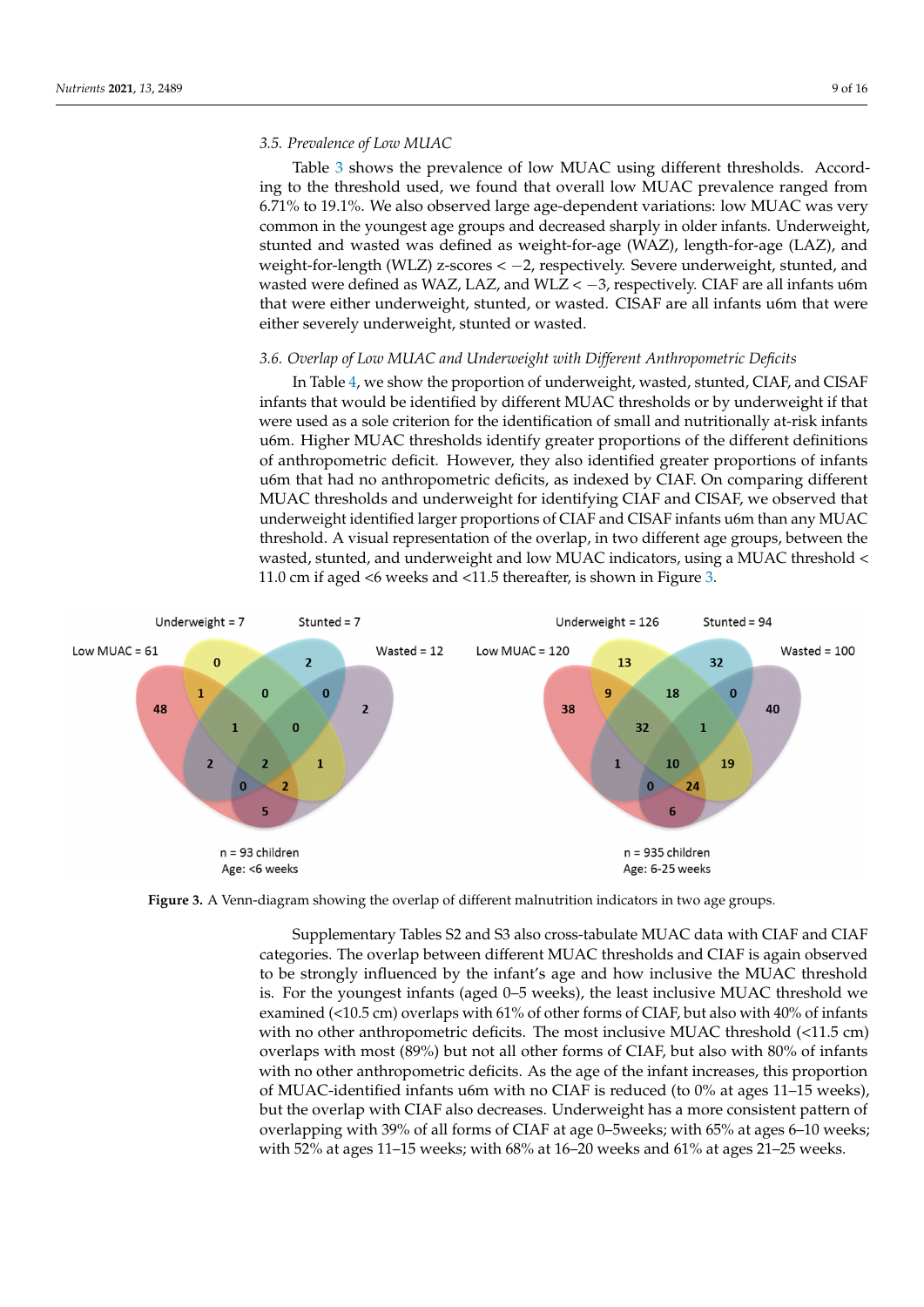|                                                               | All<br>$n = 1028$ |            | 0–5 Weeks<br>$n = 93$ |            | 6–10 Weeks<br>$n = 267$ |            | 11-15 Weeks<br>$n = 285$ |            | 16-20 Weeks<br>$n = 243$ |            | 20–25 Weeks<br>$n = 140$ |            |
|---------------------------------------------------------------|-------------------|------------|-----------------------|------------|-------------------------|------------|--------------------------|------------|--------------------------|------------|--------------------------|------------|
| <b>MUAC</b> Indicator                                         | $\%$              | 95% CI     | $\%$                  | 95% CI     | $\%$                    | 95% CI     | $\%$                     | 95% CI     | $\%$                     | 95% CI     | $\%$                     | 95% CI     |
| $MUAC < 10.5$ cm                                              | 6.71              | 5.33; 8.42 | 44.1                  | 34.4:54.3  | 4.12                    | 2.29:7.29  | 3.16                     | 1.65; 5.96 | 2.47                     | 1.11; 5.39 | 1.43                     | 0.36; 5.54 |
| $MUAC < 11.0$ cm                                              | 12.0              | 10.1; 14.1 | 65.6                  | 55.4; 74.5 | 11.6                    | 8.28;16.0  | 5.26                     | 3.20; 8.55 | 4.53                     | 2.52; 7.99 | 3.57                     | 1.49; 8.30 |
| MUAC < $11.0 \text{ cm}$ if <17 weeks.<br>$<$ 11.5 thereafter | 12.7              | 10.8; 14.9 | 65.6                  | 55.4; 74.5 | 11.6                    | 8.28;16.0  | 5.26                     | 3.20; 8.55 | 5.76                     | 3.44; 9.50 | 7.14                     | 3.88; 12.8 |
| MUAC < $11.0 \text{ cm}$ if <13 weeks.<br>$<$ 11.5 thereafter | 13.4              | 11.5; 15.7 | 65.6                  | 55.4; 74.5 | 11.6                    | 8.28;16.0  | 7.72                     | 5.13; 11.5 | 5.76                     | 3.44; 9.50 | 7.14                     | 3.88; 12.8 |
| MUAC < $11.0$ cm if <7 weeks,<br>$<$ 11.5 thereafter          | 16.5              | 14.4; 18.9 | 65.6                  | 55.4; 74.5 | 20.6                    | 16.2; 25.9 | 10.5                     | 7.45; 14.7 | 5.76                     | 3.44; 9.50 | 7.14                     | 3.88; 12.8 |
| MUAC $<$ 11.0 cm if $<$ 6 weeks.<br>$<$ 11.5 thereafter       | 17.6              | 15.4; 20.1 | 65.6                  | 55.4; 74.5 | 24.7                    | 19.9; 30.3 | 10.5                     | 7.45; 14.7 | 5.76                     | 3.44; 9.50 | 7.14                     | 3.88; 12.8 |
| $MUAC < 11.5$ cm                                              | 19.1              | 16.8; 21.6 | 81.7                  | 72.5; 88.3 | 24.7                    | 19.9; 30.3 | 10.5                     | 7.45; 14.7 | 5.76                     | 3.44; 9.50 | 7.14                     | 3.88; 12.8 |

**Table 3.** Proportion of infants aged under six months with low MUAC as defined by different thresholds.

MUAC: Mid-upper arm circumference.

**Table 4.** Overlap of different anthropometric deficits with different low MUAC thresholds and Underweight.

<span id="page-9-0"></span>

|                                                      | Underweight<br>$n = 133$ |                          | Stunted<br>$n = 101$ |            | Wasted<br>$n = 112$ |            | <b>CIAF</b><br>$n = 223$ |            | <b>CISAF</b><br>$n = 44$ |            | <b>No CIAF</b><br>$n = 805$ |            |
|------------------------------------------------------|--------------------------|--------------------------|----------------------|------------|---------------------|------------|--------------------------|------------|--------------------------|------------|-----------------------------|------------|
| Indicator                                            | $\%$                     | 95% CI                   | $\%$                 | 95% CI     | $\%$                | 95% CI     | $\%$                     | 95% CI     | $\%$                     | 95% CI     | $\%$                        | 95% CI     |
| $MUAC < 10.5$ cm                                     | 24.1                     | 17.6; 32.1               | 22.8                 | 15.6:32.0  | 17.0                | 11.1; 25.1 | 17.0                     | 12.7; 22.6 | 36.4                     | 23.6; 51.4 | 3.85                        | 2.72; 5.43 |
| $MUAC < 11.0$ cm                                     | 44.4                     | 36.2; 52.9               | 38.6                 | 29.6; 48.4 | 27.7                | 20.2; 36.7 | 30.5                     | 24.8; 36.9 | 43.2                     | 29.5; 58.0 | 6.83                        | 5.28; 8.80 |
| MUAC < 11.0 cm if <17 weeks, <11.5<br>thereafter     | 50.4                     | 41.9;58.8                | 42.6                 | 33.3; 52.4 | 33.9                | 25.8; 43.2 | 34.1                     | 28.2; 40.6 | 43.2                     | 29.5;58.0  | 6.83                        | 5.28; 8.80 |
| MUAC < 11.0 cm if <13 weeks, <11.5<br>thereafter     | 54.1                     | 45.6; 62.4               | 43.6                 | 34.2; 53.4 | 36.6                | 28.2; 45.9 | 36.3                     | 30.3; 42.9 | 45.5                     | 31.5;60.2  | 7.08                        | 5.50; 9.07 |
| MUAC < 11.0 cm if <7 weeks, <11.5<br>thereafter      | 60.9                     | 52.4; 68.8               | 47.5                 | 38.0; 57.3 | 43.8                | 34.9; 53.1 | 42.6                     | 36.3; 49.2 | 45.5                     | 31.5;60.2  | 9.32                        | 7.49; 11.5 |
| MUAC < $11.0$ cm if <6 weeks, < $11.5$<br>thereafter | 60.9                     | 52.4; 68.8               | 47.5                 | 38.0; 57.3 | 43.8                | 34.9; 53.1 | 42.6                     | 36.3; 49.2 | 45.5                     | 31.5;60.2  | 10.7                        | 8.73; 13.0 |
| $MUAC < 11.5$ cm                                     | 61.7                     | 53.1; 69.5               | 47.5                 | 38.0; 57.3 | 46.4                | 37.4; 55.7 | 44.0                     | 37.6;50.5  | 45.5                     | 31.5;60.2  | 12.2                        | 10.1; 14.6 |
| Underweight                                          | -                        | $\overline{\phantom{0}}$ | 63.4                 | 53.6; 72.2 | 52.7                | 43.4;61.7  | 59.6                     | 53.1:65.9  | 65.9                     | 50.9:78.3  | $-$                         | -          |

<span id="page-9-1"></span>CIAF: Composite Index of Anthropometric Failure. CISAF: Composite Index of Severe Anthropometric Failure. Underweight, stunted and wasted was defined as weight-for-age (WAZ), length-for-age (LAZ) and weight-for-length (WLZ) z-scores < −2, respectively. Severe underweight, stunted and wasted was defined as WAZ, LAZ and WLZ < -3, respectively. CIAF are all infants u6m that were either underweight, stunted or wasted. CISAF are all infants u6m that were either severely underweight, stunted or wasted.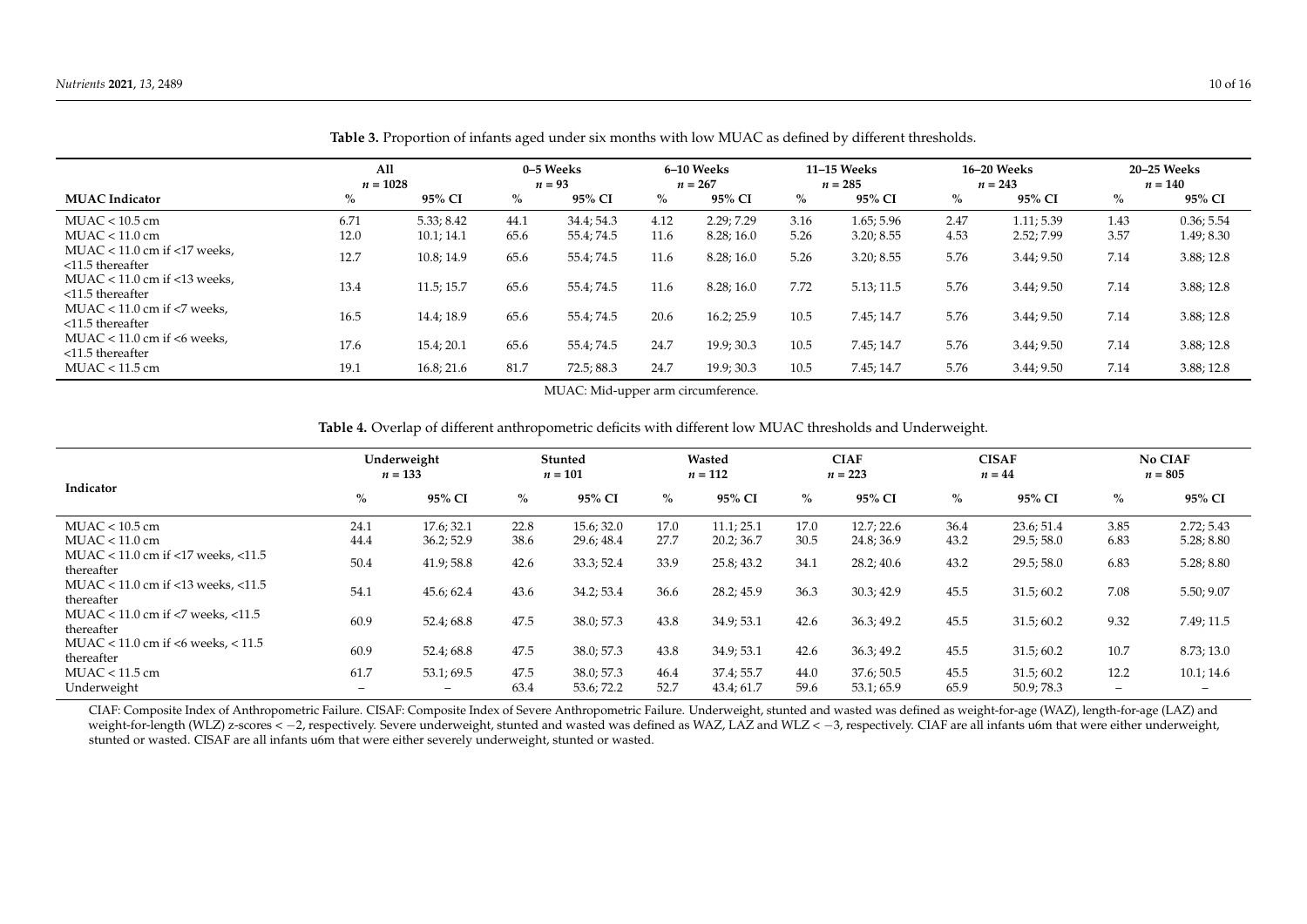# **4. Discussion**

### *4.1. Summary of Results*

To our knowledge, ours is the first study on infants u6m not just in Ethiopia, but in any setting, to estimate the malnutrition burden as indexed by CIAF and its subcategories. The major finding was of a common problem: over 20% of infants u6m attending clinics had some form of anthropometric deficit (CIAF), of which a fifth (4%) were severe (CISAF) and over half (11%) were multiple anthropometric deficits with combinations of wasted, stunted, or underweight.

Estimating malnutrition burden using the simplest index, i.e., MUAC, resulted in a wide prevalence range depending on the infants' age and the threshold used to define low MUAC. Whilst MUAC-defined prevalence overlapped with CIAF-defined prevalence, the extent of overlap varied markedly and was lowest in the youngest age group where many infants with low MUAC had no other CIAF-defined anthropometric deficit. In contrast to marked age-related differences for MUAC-based estimates, wasted-, stunted-, underweight-, CIAF-, and CISAF-based estimates were similar across the different age categories. There were no consistent upwards or downwards prevalence trends across the age categories. Underweight as the sole case definition criterion overlapped with at least half of the infants u6m with other forms of anthropometric deficit and identified larger proportions of CIAF and CISAF infants than any MUAC threshold.

## *4.2. Burden of Malnutrition and Programme Implications*

Even though our study used a health centre-based rather than population-based sample, our observed wasted and underweight prevalence are comparable with recent national estimates from the 2019 Ethiopian Mini DHS. However, in our sample, infants u6m were markedly less stunted than the national prevalence (9.8% versus 17.1%) [\[20\]](#page-14-18). Our data on the overlap between different types of anthropometric deficit were also consistent with those from older children where this has been observed, and where there is current focus on the overlap between wasting and stunting, since this can greatly increase mortality risk [\[28\]](#page-15-2). In older children, there is also increased focus on underweight as a simple single measure and way of capturing this overlap without having to assess height-based indices [\[28\]](#page-15-2).

Current Ethiopian guidelines (and most other national guidelines which are also based on the 2013 update to the WHO guideline for management of severe malnutrition) for admitting infants u6m to malnutrition treatment programmes focus only on those who are severely wasted, as indicated by a WLZ < −3 [\[21\]](#page-14-19). Our data show that this focus misses many infants u6m with other forms of anthropometric deficit. Widening admission criteria would certainly have programme caseload and capacity implications. Our results showed that the number of admissions would almost double (from 2.4% to 4.3%) if CISAF was to become the criterion for admission, or it would increase by ten-fold if the criteria was any form of anthropometric deficit as denoted by CIAF. Key questions for future research are what impact there would be on programme outcomes, notably mortality and morbidity, whether the caseload expansion would be justified by the benefits, and whether it would be cost-effective. A closely related question is what the benefits of a shift to outpatient-based care for at-risk infants u6m are. This alone would markedly improve programme capacity over current inpatient-only models of care.

### *4.3. The Utility of Simple Measurements: MUAC and WAZ*

A small but growing number of studies have explored the utility of different anthropometric criteria to identify malnutrition in infants u6m [\[29–](#page-15-3)[37\]](#page-15-4). The best of these look at the association between anthropometric measures and subsequent mortality. This conceptual approach recognises that what matters is clinical outcome rather than body size,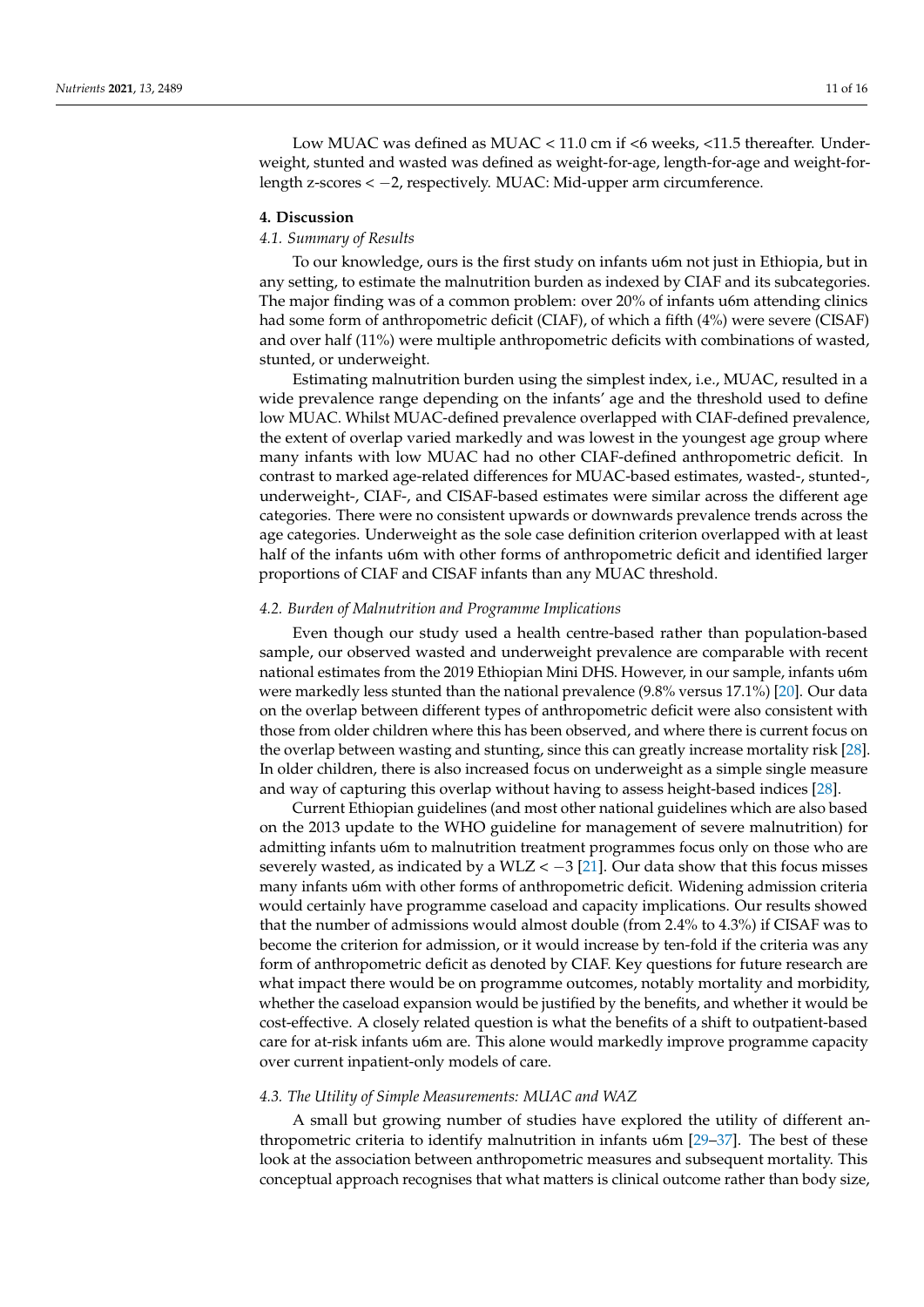that there is no one anthropometric measure considered the 'gold standard' for identifying malnutrition, and that all anthropometric measures are only proxy measures of nutritional status, each with advantages and disadvantages and differing in sensitivity, specificity, and positive and negative predictive value when identifying infants u6m at-risk of adverse outcomes, notably mortality and morbidity [\[17\]](#page-14-15). Despite differing designs and contexts, most of these studies on infants u6m agree that WLZ is poor at identifying high-risk infants and that WAZ or MUAC are better and more practical. WAZ is already widely measured in growth monitoring programmes so would be particularly easy to adopt. Whilst our cross-sectional study design could not assess the prognostic value of these two indices in our population, we have shown the potential caseload implications.

The extent to which low MUAC, especially in the first six weeks of life, overlaps with LBW is a major unknown. This overlap is plausible and matters because LBW is a well-established risk factor for both short- and long-term mortality and morbidity [\[38\]](#page-15-5), even when other anthropometric indicators are within normal range [\[30\]](#page-15-6). If a large overlap between low MUAC and LBW in the first weeks of life is present, it would strongly support the use of low MUAC to identify infants u6m for enrolment to treatment/support programmes at this age, even when the overlap with other anthropometric deficits is poor. A recent study of newborns in Ethiopia found a MUAC  $\leq$  9.8 cm, measured within 24 h of life, to be a useful diagnostic tool for LBW [\[39\]](#page-15-7). Conversely, if there is a poor overlap between low MUAC and LBW, then there might be less value in using low MUAC, as these infants might have smaller arms because they are young and hence small.

Either way, future research is needed to assess the independent role of MUAC in identifying infants u6m at high risk of mortality/morbidity. MUAC-for-age tables are available and might be used to improve the predictive value of low MUAC, but this might work against the practical and programmatic advantage of MUAC, namely simplicity and speed of assessment.

Much current research on anthropometric deficits as a risk factor has focused on how well it identifies individuals at risk of short-term morbidity or mortality [\[40\]](#page-15-8). However, less attention has been given to assess how well it predicts a longer-term risk of impaired physical or cognitive development. Evidence from a recent systematic review shows that adverse nutrition in infancy and childhood is associated with long-term adult non-communicable disease [\[6\]](#page-14-5). Future research should explore how both MUAC and the various subcategories of CIAF predict these longer-term risks and possible underlying mechanisms and pathways. The role of body composition and body proportions, both indicators of development, could help explain what lies behind these simple anthropometric measurements. Past research has shown that MUAC and WLZ have different associations with body composition, where WLZ appears to have similar associations with lean and fat mass, whilst it also has a small but at times negligible association with length. MUAC, on the other hand, appears to have a stronger association with fat mass than with lean mass, but also has a strong association with length, i.e., each index MUAC and WLZ appears to select infants u6m for different phenotypes [\[41\]](#page-15-9).

### *4.4. Implications for Research and Programming*

Our data have immediate implications for programming and research using a new "management of small and nutritionally at-risk mothers and infants (MAMI)" Care Pathway, just launched in May 2021 [\[1\]](#page-14-0). Building on past experiences [\[29\]](#page-15-3), the MAMI Care Pathway emphasises the potential of MUAC as an independent programme enrolment criterion. Our results highlight that more data are needed to understand the prognostic utility of MUAC, especially in the youngest infants u6m where overlap with other forms of anthropometric deficits are the least. Balancing the need for simplicity and recognising the rapid increase in MUAC, especially in the first month of life, our own planned research in Ethiopia will now include both single indicators, a WAZ <  $-2$  and a MUAC < 11.0 cm if aged < 6 weeks and <11.5 thereafter, whereby of the total sample of included infants u6m, about 26% of them will be identified by both indicators.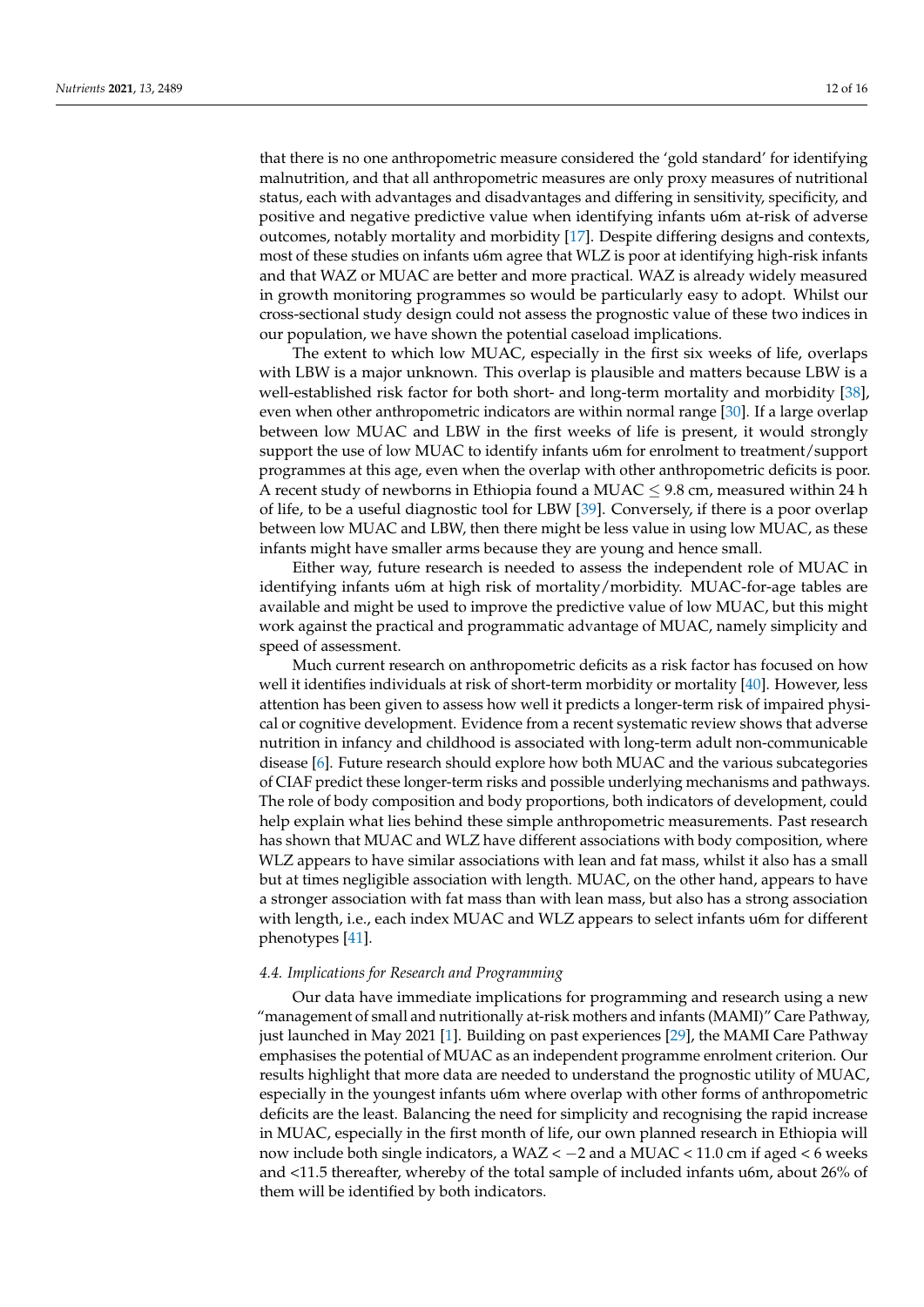### *4.5. Strengths and Limitations*

We recognise the limitations of our work. Most importantly, our data from health centres might not be representative of the wider infants u6m population. However, these data remain important since recruitment into future programmes is likely to occur at the health centre level and hence our data matter for the planning of such programmes. Existing programmes such as immunization have very high coverage and thus our strategy of screening at such visits would be both efficient and would identify many high-risk infants u6m early on. Related to this, our health centre selection was not randomised and did not seek to be representative of all the health centres in the Oromia region. We selected based on ease of access and on the number of infants u6m who receive care, informed by registered data. Whilst this limits our ability to generalise the absolute prevalence results to the wider region/country, there is no reason to believe that the overlaps between indicators and the age-related variations should be very different elsewhere. Nonetheless, this should be examined in future work.

As already noted, missing birthweight data represents an important limitation. Whilst we tried to collect birthweight data, this was unavailable for most infants u6m. As a result, we were unable to disentangle how much of the anthropometric deficit we observed could be explained by poor foetal growth, and which of the different indicators of anthropometric deficits are best at identifying small infants that were LBW.

In this analysis, we also did not analyse the reasons underlying or associated with anthropometric deficit. This should be the focus for future work. A particularly important future question is how much anthropometric deficit growth failure is reversible with nutritional and other interventions and what are the clinical and functional benefits (e.g., on mortality, morbidity, and child development) of these interventions. These questions we seek to address in our own planned RCT, and we hope this paper will inspire others to do similar work in other settings.

Finally, we did not stratify our analysis by the infant's sex and, as such, we are not able to understand whether our findings differ by sex. Data from children have shown that boys are often more underweight, wasted, and stunted, whereas there is a sex bias towards girls when identifying malnutrition using MUAC [\[42](#page-15-10)[,43\]](#page-15-11). Nonetheless, none of these limitations are likely to invalidate the findings of our study, rather it forms the basis of future work.

Our study also has strengths. In our study, we sampled infants u6m attending health centres for any reason. Most studies evaluating malnutrition burden in infants u6m focused on community representative samples [\[29](#page-15-3)[,32–](#page-15-12)[34\]](#page-15-13), on infants hospitalised and receiving in-patient care [\[31,](#page-15-14)[35](#page-15-15)[–37\]](#page-15-4), or they have followed-up a birth cohort [\[30\]](#page-15-6). Our study was a facility-based survey collecting data on infants attending health centres for any reason, which provides better understanding of the potential for care provision to the population covered by these health centres. Future enrolment into programmes for small and nutritionally at-risk infants u6m is likely to occur at health centres, so it is vital to know numbers at these facilities.

We answered a recent call to use aggregate measures to quantify malnutrition and the burden of malnutrition as any manifestation of anthropometric deficit as indexed by CIAF [\[17\]](#page-14-15). Published research on malnutrition in infants u6m has focused strongly on severe wasting as denoted by a WLZ <  $-3$  [\[30,](#page-15-6)[31,](#page-15-14)[34,](#page-15-13)[37\]](#page-15-4), but our data add to growing calls for more inclusive case definitions for identifying infants at risk of malnutrition, mortality, or impaired development. As mentioned above, we are currently developing an intervention trial that will test the benefit of a more inclusive approach and we hope that our data will encourage others to do likewise. The analysis in the present study provides the first step towards quantifying the burden of CIAF and of MUAC in infants u6m and the degree of convergence between indicators and across age subgroups.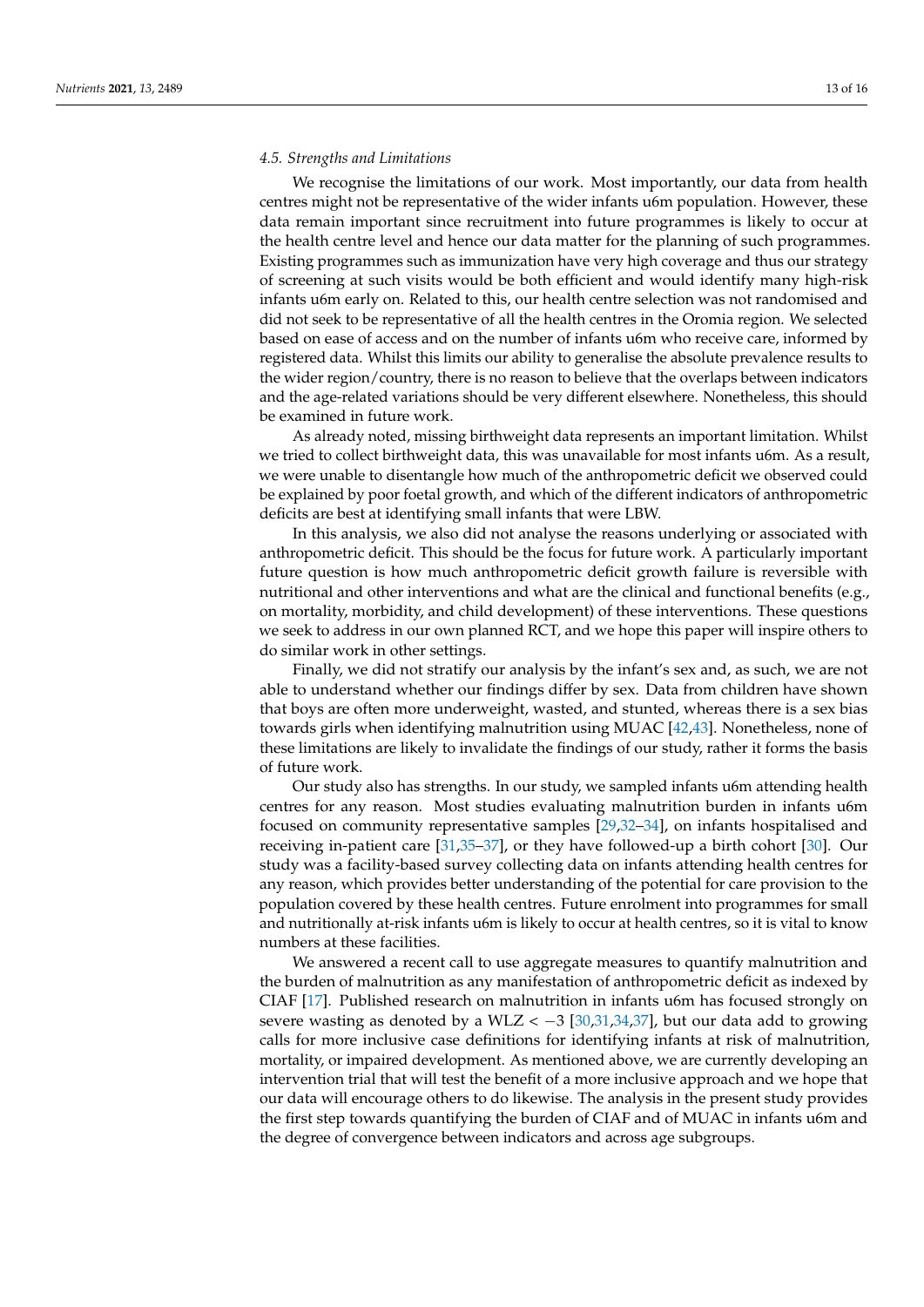# **5. Conclusions**

Single and multiple anthropometric deficits are prevalent in Ethiopian infants u6m attending health centres. To identify any form of anthropometric deficit, as classified by wasted, stunted, underweight, CIAF, or CISAF, WAZ appears to perform better than MUAC, whilst both are good at identifying infants u6m with multiple anthropometric deficits. Further research is needed to understand which criteria or combination of criteria would be best for future programmes managing small and nutritionally at-risk infants u6m and to understand the associated functional and clinical outcomes, notably short term-risks of mortality and morbidity.

**Supplementary Materials:** The following are available online at [https://www.mdpi.com/article/10](https://www.mdpi.com/article/10.3390/nu13082489/s1) [.3390/nu13082489/s1:](https://www.mdpi.com/article/10.3390/nu13082489/s1) Table S1: Characteristics of the 1037 surveyed infants under six months of age, by study site; Table S2: Proportion of infants aged under six months with and without CIAF overlapping with low MUAC or underweight; Table S3: Proportion of CIAF categories overlapping with low MUAC.

**Author Contributions:** Conceptualization, C.S.G.-E., E.A., E.B., H.B., M.A., M.B., M.K. and M.M.; methodology, C.S.G.-E., E.A., E.B., M.A., M.B. and M.K.; formal analysis, C.S.G.-E.; investigation, C.S.G.-E., E.B., M.A., M.B. and R.R.; data curation, C.S.G.-E. and E.B.; writing—original draft preparation, C.S.G.-E.; writing—review and editing, all authors; supervision, M.B. and N.A.; funding acquisition, A.A., H.B., M.A., M.B., M.K., M.M. and T.G. All authors have read and agreed to the published version of the manuscript.

**Funding:** This study was generously supported by the Eleanor Crook Foundation grant to the LSHTM (grant reference: EPPHZR37).

**Institutional Review Board Statement:** The study was conducted according to the guidelines of the Declaration of Helsinki, and all procedures involving research study participants were approved by the Institutional Review Board of Jimma University, Ethiopia (reference: IHRPGD/478/2020) and the Research Ethics Committee at the London School of Hygiene and Tropical Medicine, United Kingdom (reference: 18022).

**Informed Consent Statement:** Informed consent was obtained from all subjects involved in the study.

**Data Availability Statement:** The data presented in this study are available on request from the corresponding author.

**Acknowledgments:** We are grateful to all study participants for kindly agreeing to take part in this study. We are thankful to Belay Kebede and Abdulhakim Ali for field coordination during data collection.

**Conflicts of Interest:** The authors declare no conflict of interest. The funder had no role in the design of the study; in the collection, analyses, or interpretation of data; in the writing of the manuscript, or in the decision to publish the results.

### <span id="page-13-0"></span>**Appendix A**

<span id="page-13-1"></span>**Table A1.** Pre-set maximum allowable differences of various anthropometric measurements.

| <b>Anthropometric Measurement (Units)</b> | <b>Maximum Allowable Difference</b> |
|-------------------------------------------|-------------------------------------|
| Weight (g)                                | 100                                 |
| Length (cm)                               | 0.7                                 |
| MUAC (mm)                                 | 5                                   |
| Head circumference (cm)                   | 0.5                                 |
| Knee-heel length (mm)                     | 6                                   |
| Subscapular skinfold thickness (mm)       |                                     |
| Triceps skinfold thickness (mm)           |                                     |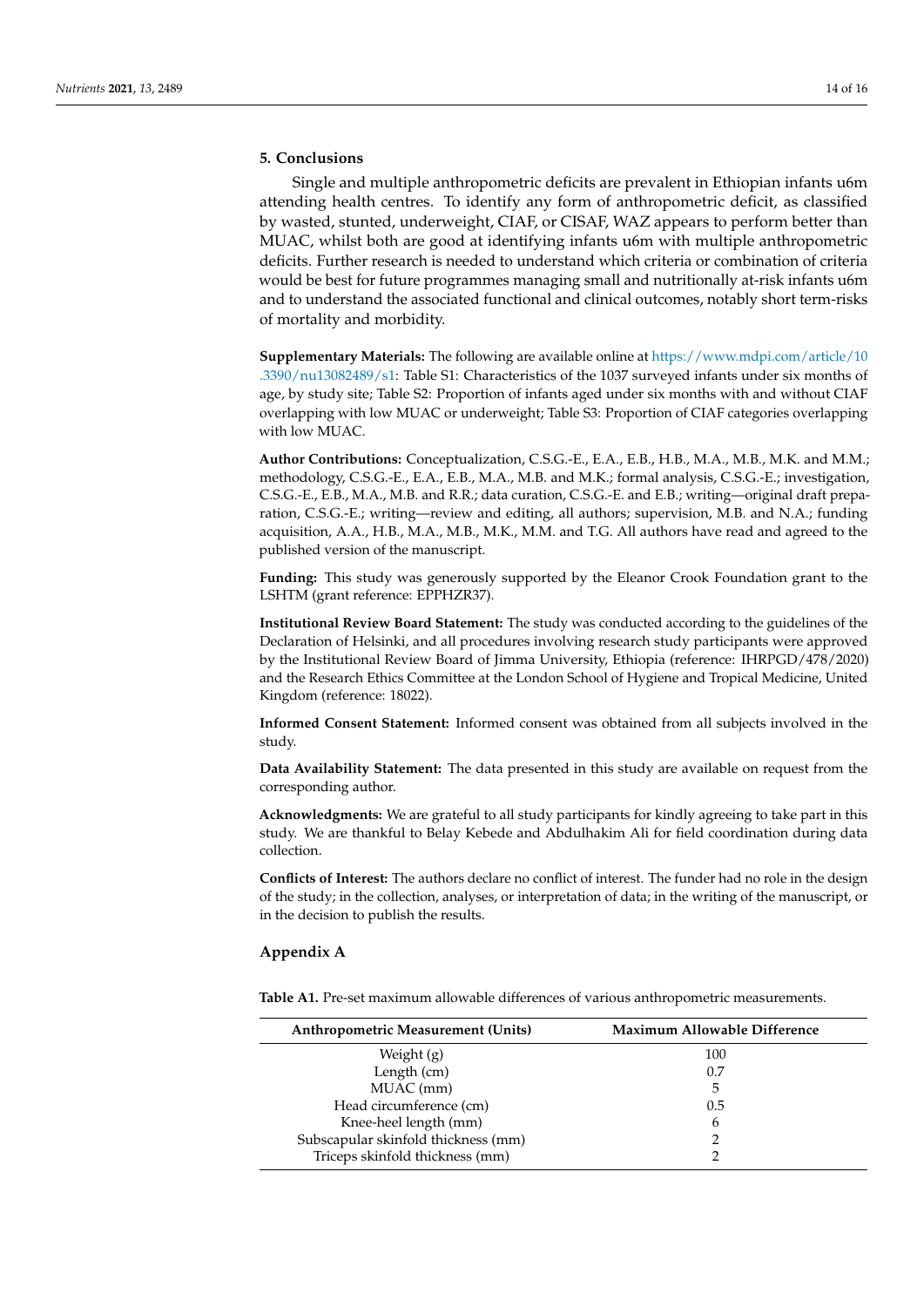# **References**

- <span id="page-14-0"></span>1. MAMI (Management of Small & Nutritionally at-Risk Infants under Six Months & Their Mothers): Project Summary. Available online: <http://www.ennonline.net/ourwork/research/mami> (accessed on 14 May 2021).
- <span id="page-14-1"></span>2. Christian, P.; Lee, S.E.; Angel, M.D.; Adair, L.S.; Arifeen, S.; Ashorn, P.; Barros, F.C.; Fall, C.; Fawzi, W.W.; Hao, W.; et al. Risk of childhood undernutrition related to small-for-gestational age and preterm birth in low- and middle-income countries. *Int. J. Epidemiol.* **2013**, *42*, 1340–1355. [\[CrossRef\]](http://doi.org/10.1093/ije/dyt109) [\[PubMed\]](http://www.ncbi.nlm.nih.gov/pubmed/23920141)
- <span id="page-14-2"></span>3. Kerac, M.; Blencowe, H.; Grijalva-Eternod, C.; McGrath, M.; Shoham, J.; Cole, T.J.; Seal, A. Prevalence of wasting among under 6-month-old infants in developing countries and implications of new case definitions using WHO growth standards: A secondary data analysis. *Arch. Dis. Child.* **2011**, *96*, 1008–1013. [\[CrossRef\]](http://doi.org/10.1136/adc.2010.191882) [\[PubMed\]](http://www.ncbi.nlm.nih.gov/pubmed/21288999)
- <span id="page-14-3"></span>4. Blencowe, H.; Krasevec, J.; de Onis, M.; Black, R.E.; An, X.; Stevens, G.A.; Borghi, E.; Hayashi, C.; Estevez, D.; Cegolon, L.; et al. National, regional, and worldwide estimates of low birthweight in 2015, with trends from 2000: A systematic analysis. *Lancet Glob. Health* **2019**, *7*, e849–e860. [\[CrossRef\]](http://doi.org/10.1016/S2214-109X(18)30565-5)
- <span id="page-14-4"></span>5. Kerac, M.; Mwangome, M.; McGrath, M.; Haider, R.; Berkley, J. Management of Acute Malnutrition in Infants Aged under 6 Months (MAMI): Current Issues and Future Directions in Policy and Research. *Food Nutr. Bull.* **2015**, *36*, S30–S34. [\[CrossRef\]](http://doi.org/10.1177/15648265150361S105)
- <span id="page-14-5"></span>6. Grey, K.; Gonzales, G.B.; Abera, M.; Lelijveld, N.; Thompson, D.; Berhane, M.; Abdissa, A.; Girma, T.; Kerac, M. Severe malnutrition or famine exposure in childhood and cardiometabolic non-communicable disease later in life: A systematic review. *BMJ Glob. Health* **2021**, *6*, e003161. [\[CrossRef\]](http://doi.org/10.1136/bmjgh-2020-003161) [\[PubMed\]](http://www.ncbi.nlm.nih.gov/pubmed/33692144)
- <span id="page-14-6"></span>7. Collins, S.; Dent, N.; Binns, P.; Bahwere, P.; Sadler, K.; Hallam, A. Management of severe acute malnutrition in children. *Lancet* **2006**, *368*, 1992–2000. [\[CrossRef\]](http://doi.org/10.1016/S0140-6736(06)69443-9)
- <span id="page-14-7"></span>8. Bhutta, Z.A.; Berkley, J.A.; Bandsma, R.H.J.; Kerac, M.; Trehan, I.; Briend, A. Severe childhood malnutrition. *Nat. Rev. Dis. Prim.* **2017**, *3*, 1–18. [\[CrossRef\]](http://doi.org/10.1038/nrdp.2017.67)
- <span id="page-14-8"></span>9. Every Woman Every Child Global Strategy for Women's, Children's and Adolescents Health 2016–2030. Available online: <https://www.everywomaneverychild.org/global-strategy/> (accessed on 14 May 2021).
- <span id="page-14-9"></span>10. Grijalva-Eternod, C.S.; Kerac, M.; McGrath, M.; Wilkinson, C.; Hirsch, J.C.; Delchevalerie, P.; Seal, A.J. Admission profile and discharge outcomes for infants aged less than 6 months admitted to inpatient therapeutic care in 10 countries. A secondary data analysis. *Matern. Child Nutr.* **2016**, *13*. [\[CrossRef\]](http://doi.org/10.1111/mcn.12345)
- <span id="page-14-10"></span>11. WHO Guideline: Updates on the Management of Severe Acute Malnutrition in Infants and Children. Available online: [https:](https://www.who.int/publications/i/item/9789241506328) [//www.who.int/publications/i/item/9789241506328](https://www.who.int/publications/i/item/9789241506328) (accessed on 14 May 2021).
- <span id="page-14-11"></span>12. Mwangome, M.K.; Berkley, J. The reliability of weight-for-length/height Z scores in children. *Matern. Child Nutr.* **2014**, *10*, 474–480. [\[CrossRef\]](http://doi.org/10.1111/mcn.12124) [\[PubMed\]](http://www.ncbi.nlm.nih.gov/pubmed/24785183)
- <span id="page-14-12"></span>13. WHO Multicentre Growth Reference Study Group. WHO child Growth Standards. In *Length/Height-for-Age, Weight-for-Age, Weight-for-Length, Weight- for-Height and Body Mass Index-for-Age: Methods and Development*; WHO Press: Geneva, Switzerland, 2006.
- <span id="page-14-13"></span>14. Kerac, M.; Frison, S.; Connell, N.; Page, B.; McGrath, M. Informing the management of acute malnutrition in infants aged under 6 months (MAMI): Risk factor analysis using nationally-representative demographic & health survey secondary data. *PeerJ* **2019**, *6*, e5848. [\[CrossRef\]](http://doi.org/10.7717/peerj.5848)
- 15. Angood, C.; McGrath, M.; Mehta, S.; Mwangome, M.; Lung'Aho, M.; Roberfroid, D.; Perry, A.; Wilkinson, C.; Israel, A.-D.; Bizouerne, C.; et al. Research Priorities to Improve the Management of Acute Malnutrition in Infants Aged Less Than Six Months (MAMI). *PLoS Med.* **2015**, *12*, e1001812. [\[CrossRef\]](http://doi.org/10.1371/journal.pmed.1001812) [\[PubMed\]](http://www.ncbi.nlm.nih.gov/pubmed/25898252)
- <span id="page-14-14"></span>16. Lelijveld, N.; Kerac, M.; McGrath, M.; Mwangome, M.; Berkely, J.A. A Review of Methods to Detect Cases of Severely Malnourished Infants Less than 6 Months for Their Admission into Therapeutic Care. Available online: [https://www.ennonline.net/](https://www.ennonline.net/mamicasedetectionreview) [mamicasedetectionreview](https://www.ennonline.net/mamicasedetectionreview) (accessed on 14 May 2021).
- <span id="page-14-15"></span>17. Kerac, M.; McGrath, M.; Connell, N.; Kompala, C.; Moore, W.H.; Bailey, J.; Bandsma, R.; Berkley, J.A.; Briend, A.; Collins, S.; et al. 'Severe malnutrition': Thinking deeplyS, communicating simply. *BMJ Glob. Health* **2020**, *5*, e003023. [\[CrossRef\]](http://doi.org/10.1136/bmjgh-2020-003023)
- <span id="page-14-16"></span>18. Svedberg, P. How Many People Are Malnourished? *Annu. Rev. Nutr.* **2011**, *31*, 263–283. [\[CrossRef\]](http://doi.org/10.1146/annurev-nutr-081810-160805) [\[PubMed\]](http://www.ncbi.nlm.nih.gov/pubmed/21756133)
- <span id="page-14-17"></span>19. Kuiti, B.K.; Bose, K. The Concept of Composite Index of Anthropometric Failure (CIAF): Revisited and Revised. *Anthr. Open J.* **2018**, *3*, 32–35. [\[CrossRef\]](http://doi.org/10.17140/ANTPOJ-3-118)
- <span id="page-14-18"></span>20. Ethiopian Public Health Institute (EPHI) [Ethiopia] and ICF International. *Ethiopia Mini Demographic and Health Survey 2019: Key Indicators*; EPHI and ICF: Rockville, MA, USA, 2019.
- <span id="page-14-19"></span>21. Government of Ethiopia, Federal Ministry of Health. *National Guideline for the Management of Acute Malnutrition in Ethiopia*; FMOH: Addis Ababa, Ethiopia, 2019.
- <span id="page-14-20"></span>22. Conroy, R. Sample Size. A Rough Guide. Available online: [https://www.beaumontethics.ie/docs/application/samplesizecalculation.](https://www.beaumontethics.ie/docs/application/samplesizecalculation.pdf) [pdf](https://www.beaumontethics.ie/docs/application/samplesizecalculation.pdf) (accessed on 14 May 2021).
- <span id="page-14-21"></span>23. WHO. Indicators for Assessing Infant and Young Child Feeding Practices Part 2: Measurement; WHO: Geneva, Switzerland, 2010.
- <span id="page-14-22"></span>24. De Onis, M.; Onyango, A.W.; Broeck, J.V.D.; Chumlea, W.C.; Martorell, R.; Wijnhoven, T.M.; Wang, T.; Bjoerneboe, G.-E.A.; Bhandari, N.; Lartey, A.; et al. Measurement and Standardization Protocols for Anthropometry Used in the Construction of a New International Growth Reference. *Food Nutr. Bull.* **2004**, *25*, S27–S36. [\[CrossRef\]](http://doi.org/10.1177/15648265040251S105) [\[PubMed\]](http://www.ncbi.nlm.nih.gov/pubmed/15069918)
- <span id="page-14-23"></span>25. Vidmar, S.I.; Cole, T.J.; Pan, H. Standardizing Anthropometric Measures in Children and Adolescents with Functions for Egen: Update. *Stata J. Promot. Commun. Stat. Stata* **2013**, *13*, 366–378. [\[CrossRef\]](http://doi.org/10.1177/1536867X1301300211)